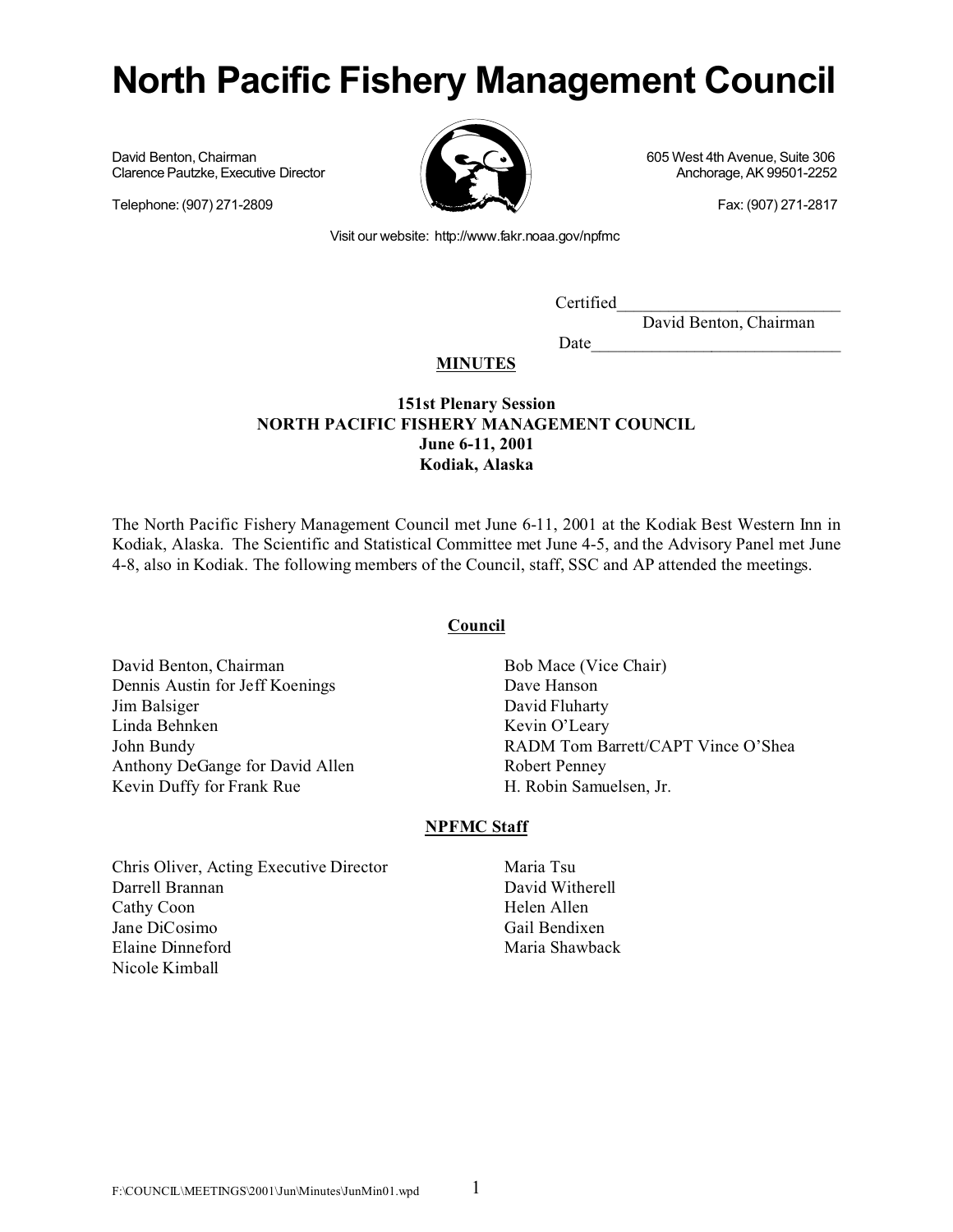## **Support Staff**

Lauren Smoker, NOAA-GCAK Sue Salveson, NMFS-AKR Earl Krygier, ADFG Jay Ginter, NMFS-AKR Herman Savikko, ADFG Jeff Passer, NMFS-Enforcement Tamra Faris, NMFS-AKR

Doug Demaster, NMFS-NMML Michael Payne, NMFS-PRD Phil Smith, NMFS-RAM Div. Wayne Donaldson, ADFG Sally Bibb, NMFS-AKR Robert Wolfe, ADFG

# **Scientific and Statistical Committee**

Richard Marasco, Chair Steve Berkeley Keith Criddle Doug Eggers Steve Hare Jeff Hartman

Jack Tagart, Vice Chair Mark Herrmann Sue Hills Dan Kimura Seth Macinko Terry Quinn

## **Advisory Panel**

John Bruce, Chairman Dave Benson Dave Boisseau Al Burch Craig Cross Ben Ellis Dan Falvey

Stephanie Madsen, Vice Chair Lance Farr Duncan Fields Dave Fraser Arne Fuglvog John Henderschedt Spike Jones

Hazel Nelson Kris Norosz Michelle Ridgway Jeff Steele Jeff Stephan Lyle Yeck

## **Other Attendees**

The following people signed the attendance register:

| Janet Smoker               | Simeon Swetzof, Jr.    | Alec Brindle       |
|----------------------------|------------------------|--------------------|
| Greg Baker                 | <b>Matt Doherty</b>    | Arni Thomson       |
| <b>CDR Richard Preston</b> | Matthew Weber          | <b>Brent Paine</b> |
| <b>Steve Hughes</b>        | Robert Mikol           | Mark Buckley       |
| <b>Heather Gilroy</b>      | John R. Merculief, Sr. | Joe Sullivan       |
| Thorn Smith                | <b>Frank Kelty</b>     | Heather McCarty    |
| Jack Hill                  | Mike Szymanski         | Marcus Alden       |
| Simeon John                | John Iani              | Gabrielle LeDoux   |
| Howard Amos                | Joe Plesha             | John Dooley        |
| Steven White               | Tom Suryan             | Terry Leitzell     |
| Clifford Kaganak, Sr.      | Keith Colburn          | Joe Childers       |
| Cark Jack                  | <b>Beth Stewart</b>    |                    |
| Wassilie Boulte            | Donna Parker           |                    |
| Bob Mahood                 | Vern Hall              |                    |
| Mary Oslin                 | Margaret Hall          |                    |
| Glenn Reed                 | Earl Comstock          |                    |
| Phillip Lestenkof          | Rick Mezich            |                    |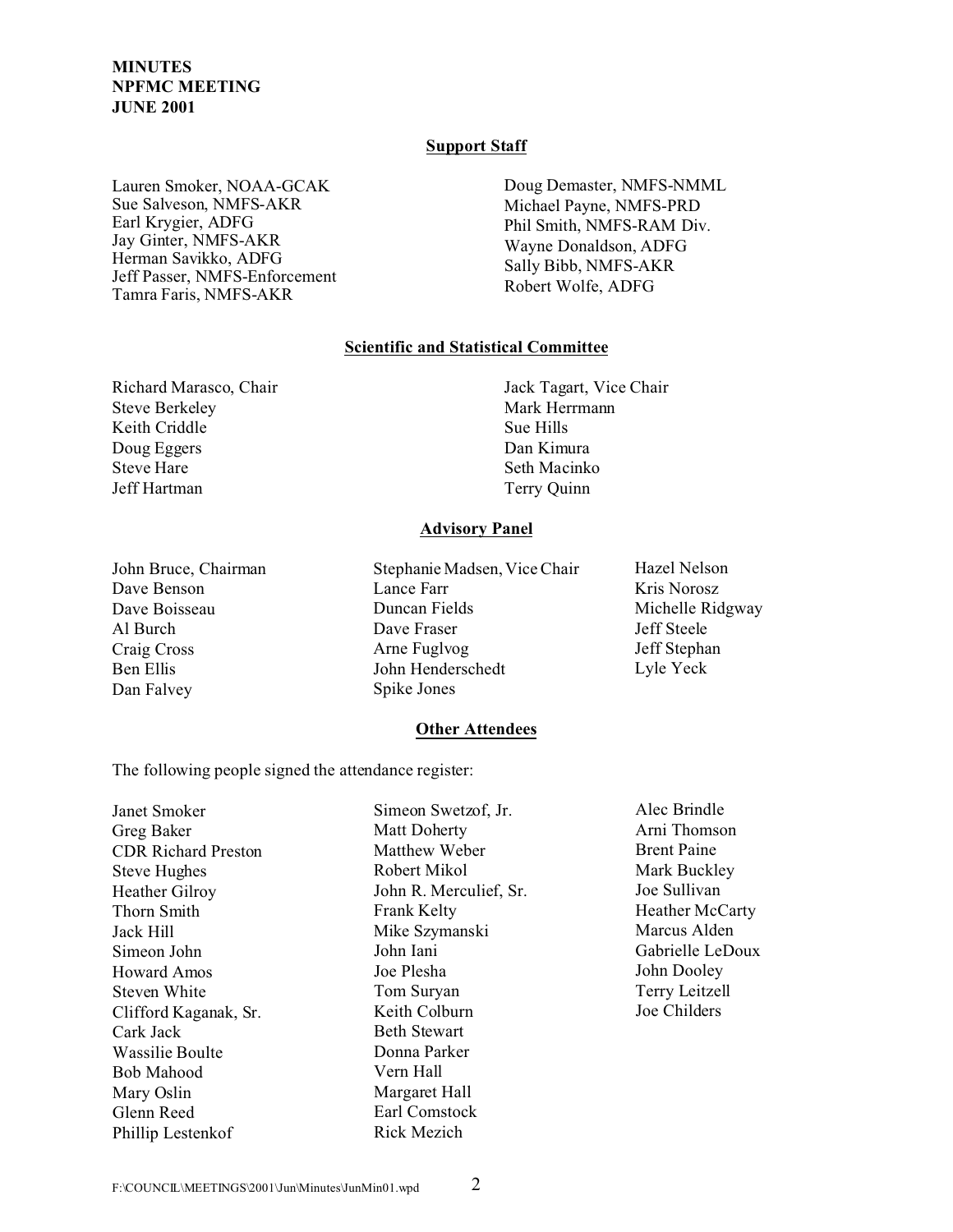A list of those who provided public comment during the meeting is found in Appendix I to these minutes.

# **A. CALL TO ORDER/APPROVAL OF AGENDA/MINUTES OF PREVIOUS MEETING(S)**

Chairman David Benton called the meeting to order at approximately 8:05 a.m. on Wednesday, June 6, 2001.

Agenda. Linda Behnken requested a staff briefing on NEPA and how it relates to the groundfish programmatic SEIS. Mr. Benton announced an executive session for later in the week and asked that General Counsel brief the Council on the status of EFH litigation and the status of discussions between NOAA and/or Justice and the plaintiffs in the SEIS case. The agenda was approved with these additions.

Approval of Minutes: Kevin Duffy requested an addition to the April 2001 meeting minutes. He will submit them in writing for inclusion in a new draft to be available for approval at the September meeting.

Admiral Barrett announced that Captain O'Shea will be taking a new position with the Coast Guard in Juneau and that Commander Richard Preston will be the new Council alternate for the Admiral.

# **B. REPORTS**

Chris Oliver gave the Executive Director's report (B-1), and the Council received reports on State fisheries issues (B-2), NMFS and Coast Guard enforcement and surveillance reports (B-3), NMFS fisheries management (B-4), and a report from Alaska Board of Fisheries Chairman Dan Coffey on the Board's recent meetings on halibut subsistence and LAMPs, and a draft discussion paper on halibut regulatory changes from Jay Ginter, NMFS-Alaska Region.

# **DISCUSSIONS/ACTION RESULTING FROM REPORTS**

NMFS Management Report. Sue Salveson advised the Council that NMFS has submitted an amendment to the Emergency Rule for Steller sea lion protection measures which will delay the starting date for Pacific cod fisheries for all vessels in the Gulf of Alaska until September 1 and for Pacific cod in the Bering Sea by nontrawl gear by vessels over 60 ft. Jim Balsiger stressed that the closed areas that will be in effect on June 10 are the same as those in the original November 30, 2000 Biological Opinion. Changes to be made as a result of Council recommendations will not go into effect until at least mid-July.

Ms. Salveson also reviewed a May 31, 2001, letter to the Council from Jim Balsiger advising the Council that as a result of the passage of the American Fisheries Act and approval of the inshore/offshore amendments at about the same time, there are several overlapping, inconsistent, or confusing regulations that need to be addressed. NMFS provided the Council with several recommended changes which would be incorporated into the final AFA rulemaking to implement Amendments 61/61/13/8 unless the Council wanted more substantive changes to the inshore-offshore regulations.

**Linda Behnken moved to adopt the recommendations of NMFS (items 2, 3, and 4 in their letter of 5/31/01) for changes to the inshore-offshore regulations. The changes would be incorporated into the final AFA rule, providing an opportunity for public and/or Council comments at the October meeting.** The motion was seconded by Dave Fluharty and carried without objection.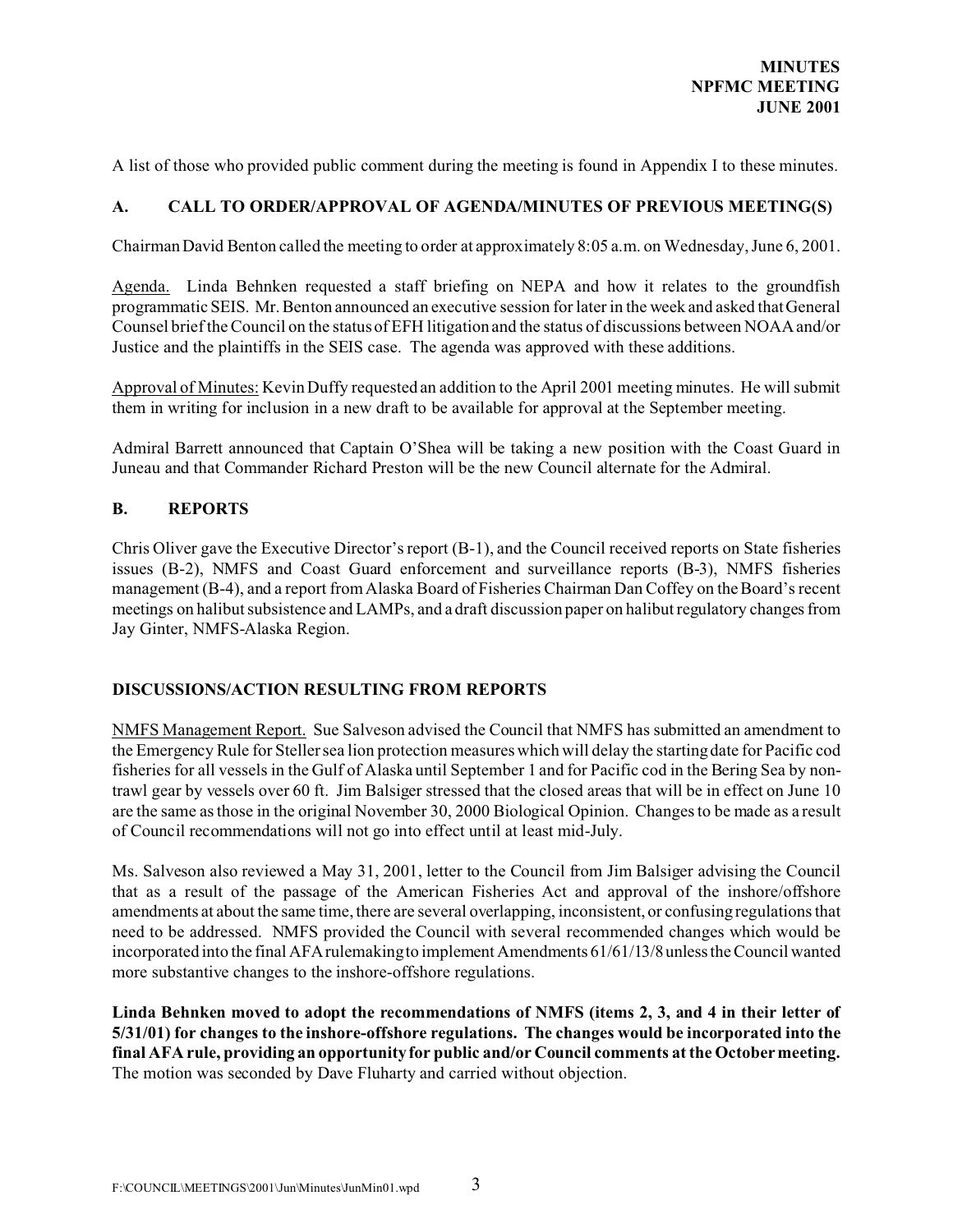The Council was also asked to concur with a revised EA/RIR for Amendment 6 to the Salmon FMP, to revise the overfishing definition to be consistent with the language of the Magnuson-Stevens Act and policies of the State of Alaska and the Pacific Salmon Commission.

The SSC advised the Council that it supports the adoption of the preferred alternative for the amendment and provided the staff with comments regarding the analysis.

**Linda Behnken moved to adopt the recommendations of NMFS for the salmon overfishing definition and suggested that the agency take into account the comments of the SSC to the extent possible.** The motion was seconded by Dave Fluharty and carried without objection.

The Council received written and oral testimony from industry representatives requesting emergency action to stop directed fishing for shallow water complex fisheries now authorized to begin on June 10, and to roll forward any remaining halibut PSC to the September 1<sup>st</sup> opening date for the Gulf Pacific cod fisheries. When the Pacific cod opening date was changed to September 1, the trawl halibut bycatch mortality cap release of 150 mt was not changed to match the new opening date. As a result that halibut PSC would be released on June 11 and industry is concerned that the trawl fisheries will use the PSC and possibly preempt the Pacific cod fisheries scheduled to open on September.

**Kevin O'Leary moved to request NMFS for an emergency rule to stop directed fishing for shallow water complex fisheries now authorized to begin on June 10, and roll forward any unused halibut PSC available as of July 1, to September 1.** The motion was seconded by Kevin Duffy and carried with Balsiger objecting (emergency rule).

Sue Salveson indicated that NMFS is willing to do everything it can to resolve this oversight as quickly as possible.

Halibut Subsistence and LAMPs. Dan Coffey, Chair of the Alaska Board of Fisheries, provided the Council with a report of recent community meetings held on halibut subsistence issues and Board recommendations for changes to the halibut subsistence program the Council previously approved. Mr. Coffey also provided the Council with the Board's schedule for LAMP meetings during the next three years.

**A motion was approved to send a letter to the Secretary of Commerce identifying the Board's progress on halibut LAMPs, and because the Board is undertaking this task at the request of the Council, suggesting extra funding be made available to the Board, if at all possible.** The letter would also be sent to ADF&G Commissioner Frank Rue, Governor Tony Knowles, and the Alaska Congressional delegation.

**Linda Behnken moved to initiate an analysis of the Board's recommendations for changes to the halibut subsistence regulations previously approved by the Council, with one additional alternative for the Sitka Sound of gear restrictions of 1 line, 2 hooks, and a two-fish per day bag limit.** The motion was seconded and carried without objection. The options for analysis would be:

| Gear limits:    | 2 hooks in Sitka Sound only;<br>5 hooks in Kodiak, Prince William Sound, Cook Inlet only;<br>No gear restrictions in Areas 4C, 4D, 4E. |
|-----------------|----------------------------------------------------------------------------------------------------------------------------------------|
| Harvest limits: | No daily bag limits in Areas 4C, 4D, 4E;<br>20 fish annual limits in Sitka Sound and Kodiak;<br>2 fish bag limit in Sitka.             |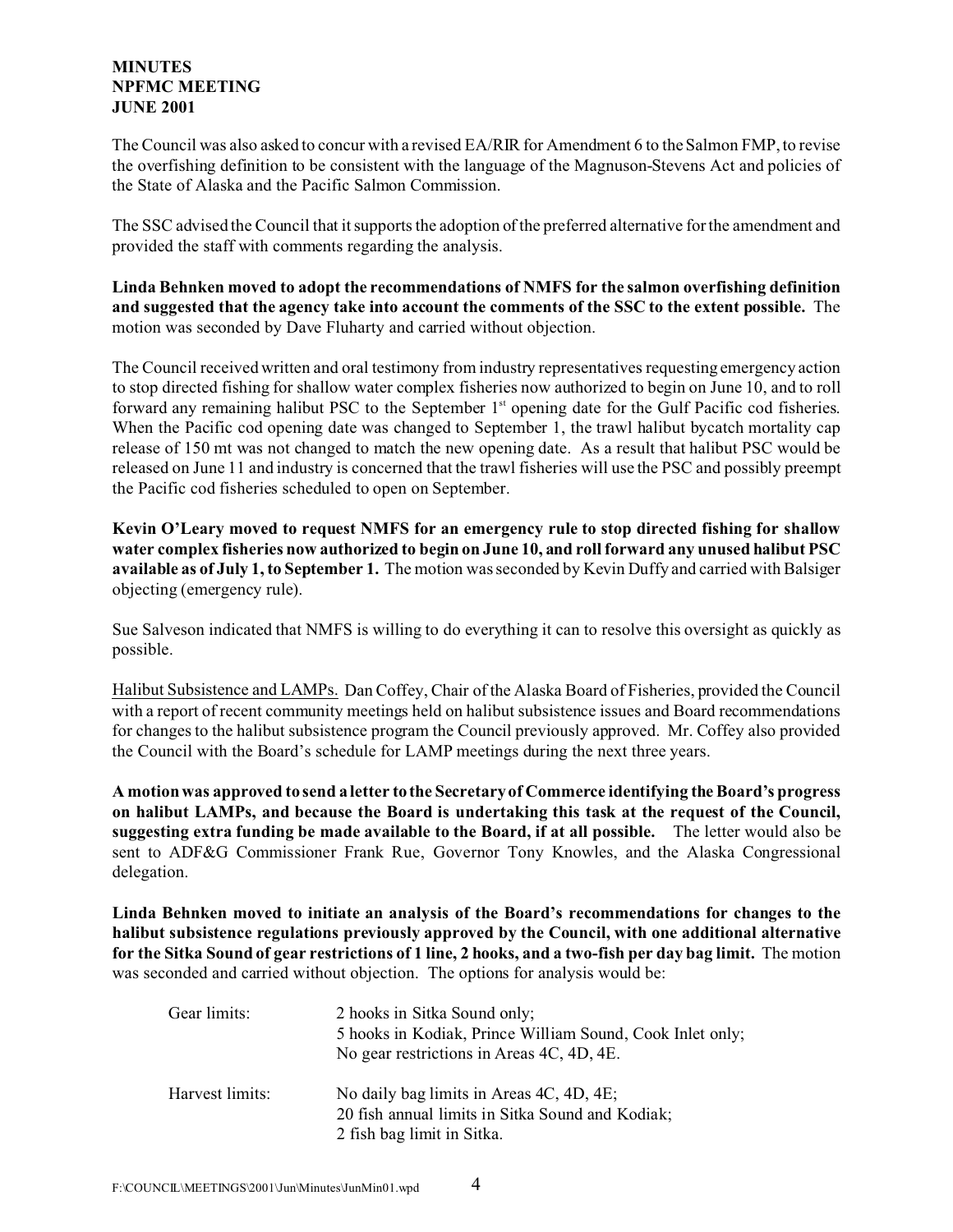| Proxy fishing: | Allowed in Sitka Sound and Kodiak;<br>Examine State proxy system as a model;        |
|----------------|-------------------------------------------------------------------------------------|
|                | Examine impacts of allowing multiple harvest limits per vessel (i.e.,<br>stacking). |
| Fishing areas: | Redefine the geographic boundaries of the Cook Inlet non-subsistence                |

The motion was seconded and carried without objection. The analysis will be provided for final action at the December Council meeting, but staff was directed to distribute the draft analysis as early as possible to allow for public input. The Council noted that analysis of these changes would be a follow-up amendment and is not meant to delay implementation of the original subsistence regulations previously approved by the Council.

fishing area.

Jay Ginter, National Marine Fisheries Service-Alaska Region provided the Council with a discussion paper on issues needing Council clarification or concurrence before the regulations for the Council's original halibut subsistence amendment can be finalized. The fifteen issues clarified are provided in Appendix II to these minutes.

Mr. Ginter assured the Council that he is working with the Tribes and other relevant agencies in developing the necessary recordkeeping and reporting requirements for subsistence-caught halibut.

# **FORMAT FOR COUNCIL MEETING MINUTES**

Each agenda item requiring Council action will begin with a copy of the original "**Action Memo**" from the Council meeting notebook. This will provide an "historical" background leading up to the current action. This section will be set in a different type than the actual minutes. Any attachments referred to in the Action Memo will not be attached to the minutes, but will be part of the meeting record and available from the Council office on request. Following the Action Memo will be the **reports** of the Scientific and Statistical Committee, Advisory panel, and any other relevant committee or workgroup on the subject. Last will be a section describing Council **Discussion and Action**, if any.

# **C. NEW OR CONTINUING BUSINESS**

C-1 Steller Sea Lion Measures

# **ACTION REQUIRED**

- **(a) Receive report on research funding.**
- **(b) Receive report on independent review.**
- **(c) Receive report from the RPA Committee.**
- **(d) Finalize alternatives for analysis.**

## **BACKGROUND**

## **(a) Report on Research Funding**

**In May NM FS conducted reviews of proposed SSL research, including review by a Constituency Panel nominated through the Council, to be funded by the approximately \$15 million available for such research. The results of that review process are summarized as Item C-1(a)(1). Also attached (C-1(a)(2)), is a summary of research being supported by NOAA OAR/NOS through the Cooperative**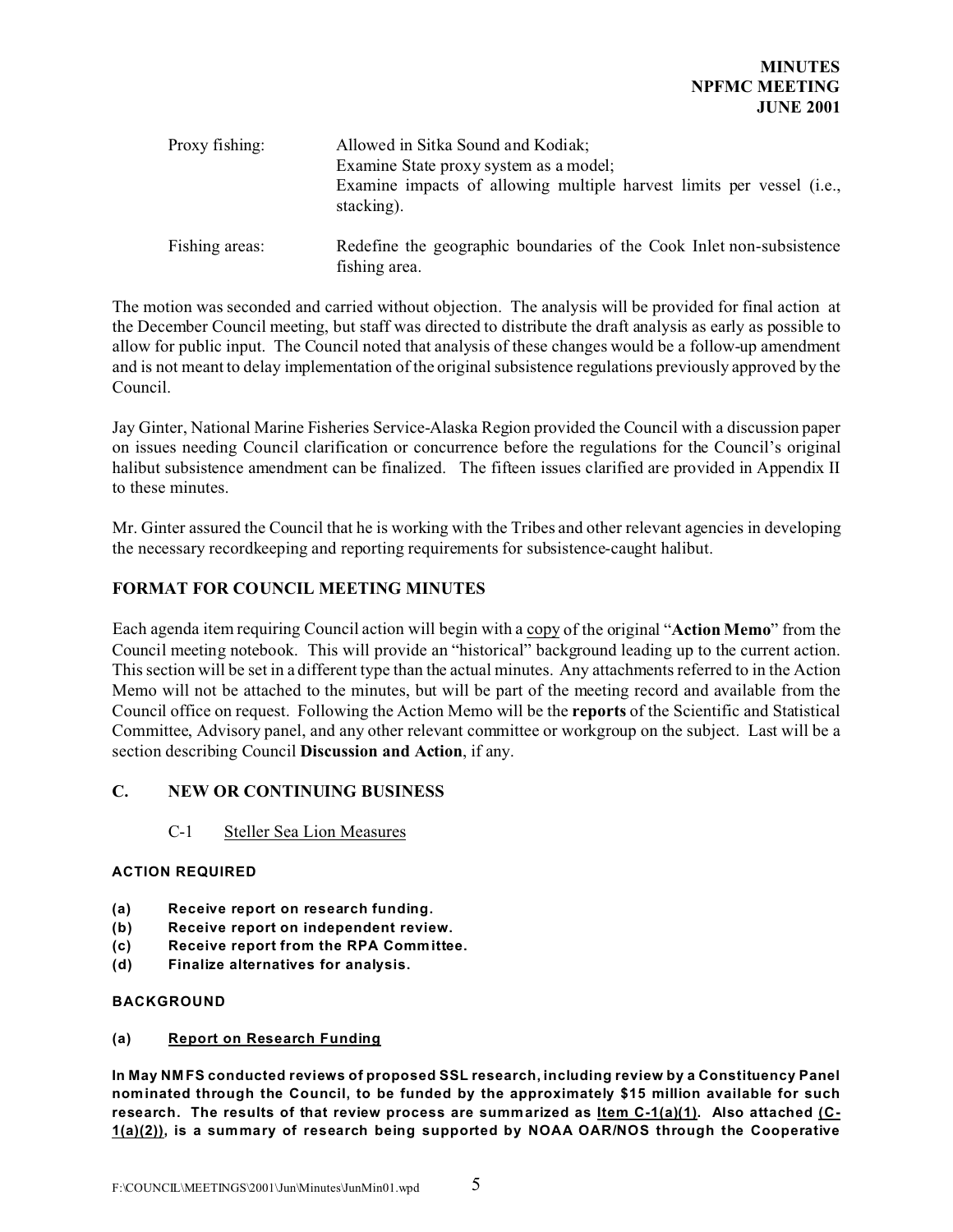**Institute for Arctic Research (CIFAR). NM FS staff are available to provide additional details on these research initiatives.**

## **(b) Update on independent reviews**

**Two reviews of the Biological Opinion and its underlying science have been contracted by the Council using our special SSL funding: the National Academ y of Science (NAS) review and a short- term review by an independent team of scientists. Item C-1(b)(1) is a copy of the SOW for the short-term independent review, for which we expect an initial report at this meeting and a final report in September. Members of that review team are (1) Dr. Don Bowen (Chair) from the Bedford Institute of Oceanography, DFO, Nova Scotia; (2) Dr. Dan Goodman, Systems Ecologist, Department of Biology, MSU; (3) Dr. John Harwood, Sea Mammal Research Unit of the Gatty M arine Lab, University of St. Andrews, Scotland; and, (4) Dr. Gordon Swartzman, School of Fisheries and Center for Quantitative Science, UW. Dr. Swartzman and Dr. Goodman will be on hand at this meeting to report on the team's preliminary findings, attached as Item C-1(b)(2). The review team will continue to meet through this fall when we are scheduled to make a final decision on the RPAs and experimental design.**

**The National Academy of Sciences study is also underway. This study will examine interactions between Alaska groundfish fisheries and Steller sea lions (SSL) and the role of these fisheries in the evolving status of the SSL population. The focus of the study will be: 1) the status of current knowledge about the decline of the SSL population in the Bering Sea and Gulf of Alaska ecosystems, 2) the relative importance of food competition and other possible causes of SSL population decline and impediments to SSL recovery, 3) the critical information gaps in understanding the interactions between SSLs and Alaska fisheries, 4) the type of research programs needed to identify and assess potential human and natural causes of SSL decline, and 5) the components of an effective SSL monitoring program, with yardsticks for evaluating the efficacy of various management approaches. We will receive a report from them in June 2002.**

The SSC's final report on its review of the November 30, 2000 BiOp is also included as ltem C-1(b)(3).

# **(c) RPA Committee**

**In January, the Council established an RPA Committee to make recommendations on sea lion protection measures for the second half of 2001 and develop an alternative RPA for the 2002 plan amendment analysis.** 

**The RPA Committee is composed of 21 members from the fishing community, the conservation community, NM FS, SSC, and State agencies.** 

**The RPA Committee met several times to review SSL science, the Biological Opinion RPA, and fishery and survey information. Meetings were held on February 10, February 20, March 6-7, March 26-29, April 9, May 9-11, and May 21-24, 2001. Minutes from the last two meetings, including the Committee's recommendation for the EIS Alternative RPA for 2002 and beyond, are attached as Item C-1(c)(1). Committee Chairman Larry Cotter will report to the Council on their recommendations.**

## **(d) 2002 Amendment package**

**A full amendment package is being developed for Council action in October 2001, which would propose a package of sea lion protective measures (RPAs) for implementation in January 2002. Staff has begun work on the environmental impact statement (EIS). We are contracting out much of the socioeconomic analysis, under the guidance of NM FS Region economists (Drs. Muse and Queirolo). A notice of intent to prepare an EIS was published on May 15, and comments will be accepted through June 22, 2001. A scoping document has been prepared, and is included as Item C-1(d)(1). The scoping document includes a notice of availability, including alternatives, an annotated schedule of milestones for analysis, and a list of issues raised to date. At this meeting, the Council will need to**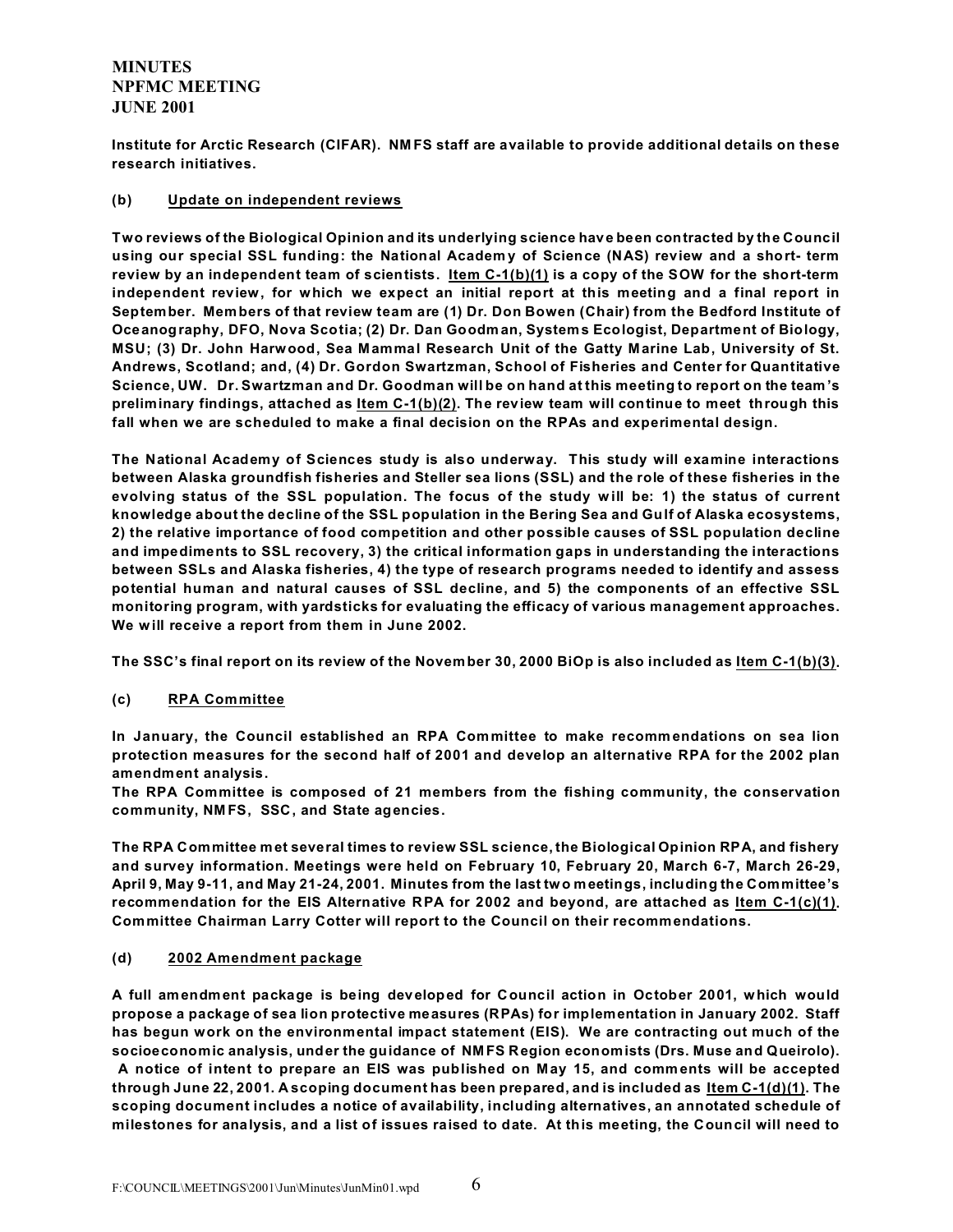**develop final alternatives for the analysis to be completed over the summer, with initial review in early September.**

**Item C-1(d)(2) is a letter from ADF&G Commissioner Frank Rue to Dr. Balsiger outlining the State of Alaska's perspectives on state water fisheries relative to SSL research and protection. Item C-1(d)(3) is a report on distribution and abundance of killer whales on the southeast Bering Sea shelf and slope during the summers of 1997 and 1999, submitted by Dr. Cynthia Tynan (NMFS). C-1 Supplemental contains additional written comments for this agenda item.**

## **Report of the Steller Sea Lion RPA Committee**

After several meetings the RPA Committee developed a composite industry proposal containing RPA recommendations for Council consideration. The full recommendations of the committee are attached to these minutes as Appendix III. Several alternative proposals were attached to the committee's minutes as not all committee members could support the composite proposal provided to the Council.

## **Report of the Scientific and Statistical Committee**

Research Funding. The SSC acknowledged that the expedited peer review of research projects and issuance of contracts was necessary this year, however, members stressed the hope that more time can be given to the peer review for future award cycles.

RPA Committee. The SSC had no recommendations with regard to a preferred alternative, however it did express concern with the method used to quantitatively evaluate the benefits of the proposed alternatives. The SSC believes that caution should be exercised in using the results of the population trend analysis which was used, and strongly urged further clarification of several issues. (Please see SSC Minutes, Appendix IV to these minutes for specific recommendations.)

RPA SEIS. Although the SSC is normally given a chance to comment on analyses to be done, in this case only a table of contents for the EIS has been provided. As a result, the SSC has been unable to comprehensively review the plan for the analytical document.

# **Report of the Advisory Panel**

The AP recommends the Council adopt the RPA committee's recommendation as 'Alternative E.'

Additionally, the AP requests the Council direct the RPA Committee, when reviewing the analysis, to examine the opportunity to adjust the alternatives to address:

- 1. The effects of making the Western and Central GOA pollock "C" season start date August 25 vs. the proposed September 1 date.
- 2. The effects of making the W GOA "A" season pollock allocation 30% and "B" season 20% vs. the proposed "A" 25% and "B" 25%.

Further, the AP recommends the Council facilitate the development, implementation, and continued use of co-ops and rationalization programs as an integral part of the RPA measures that are adopted to protect Steller sea lions.

# **DISCUSSION/ACTION**

**Bob Mace moved to adopt the recommendations of the Advisory Panel in their draft minutes of June 7, 2001.** The motion was seconded by John Bundy.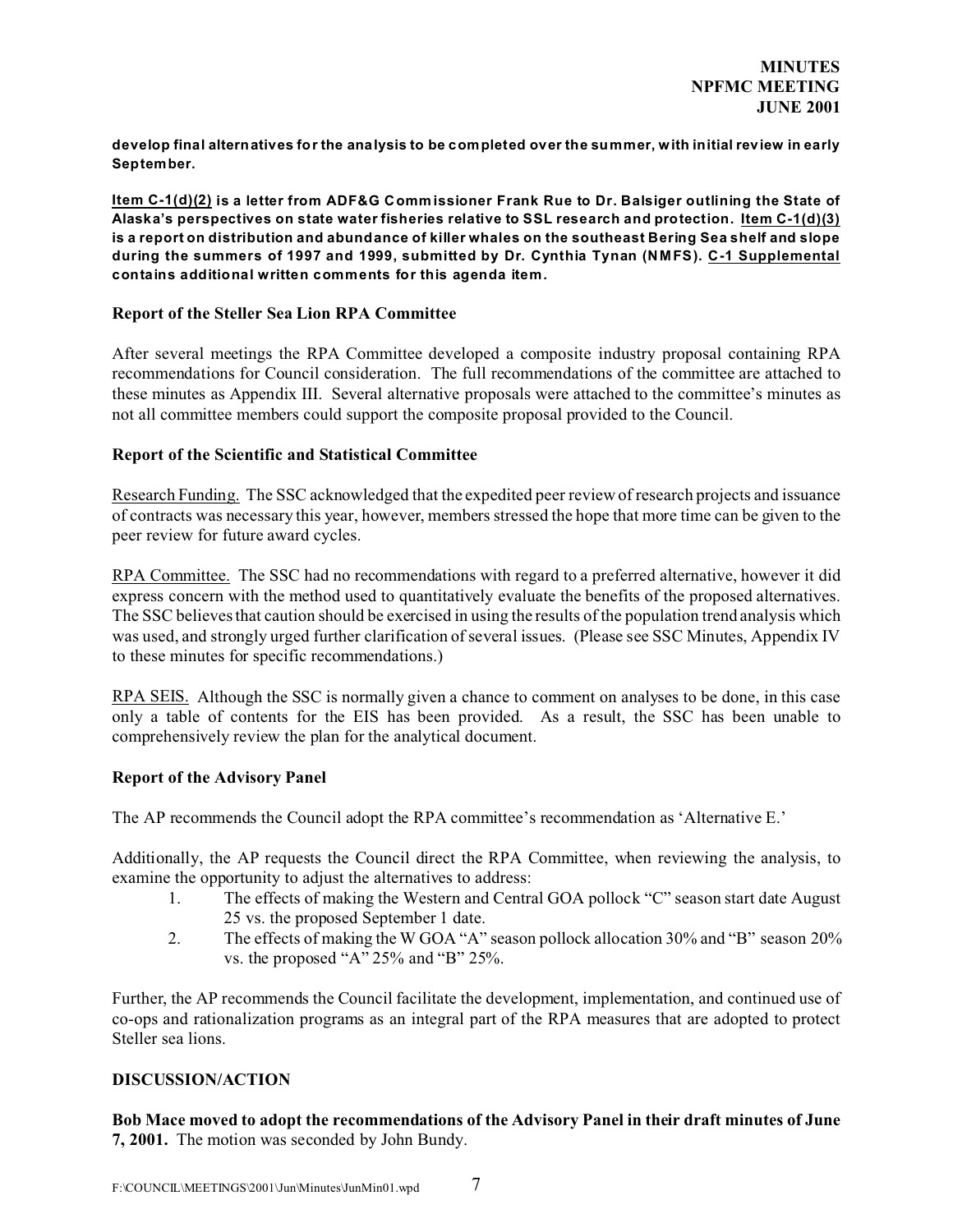**Linda Behnken moved to amend as follows: Remove Alternatives B and C (working from the 'Table comparing application of management tools under the different alternatives' on page 6 of the Steller Sea Lion Protection Measures in the Alaska Groundfish Fisheries SEIS scoping document dated May 18, 2001) and ask staff to analyze the Leape/Cline proposal, amended to include the zonal approach provided by the Alaska Marine Conservation Council for Gulf of Alaska Pacific cod.** (These two proposals were appended in the SSL RPA Committee Report.) The motion was seconded by Kevin Duffy and carried, 7 to 4, with Austin, Bundy, Fluharty and Penney voting against.

Ms. Behnken stressed that removing these two alternatives would not deprive the public of a reasonable range of alternatives because Alternative B essentially contains the management measures in place in 2000 and did not have any specific measures relative to cod that the Council ever addressed, and Alternative C is the same with the overlay of the injunction that closed all trawling within 20 nautical miles of rookeries. Ms. Behnken said she felt that the Council will not consider either one of these alternatives seriously and that the current suite of alternatives covers all reasonable options for analysis and comment.

**Kevin Duffy moved to add two additional issues for analysis: (1) review a limited fishing zone in the Chignik area (Area 4) for fixed gear out to ten (10) miles from Castle Cape to Foggy Cape for vessels under 60 ft.; and (2) review a limited fishing zone in the Dutch Harbor area (area 9) for fixed gear out to ten (10) miles from Cape Cheerful to Umnak Pass for vessels under 60 ft.** This was accepted as a friendly amendment to the main motion.

Also accepted as a friendly amendment was a request **to analyze the effects of expiration or extension of the AFA cooperative regulations within the context of SSL RPAs.**

At this time the motion was tabled until the next day in order for staff to prepare a written copy of the motion as currently structured.

Staff provided the Council with a written motion and a complete copy of the Leape/Cline proposal, and a restructured table comparing the applications of management tools under the various alternatives. The alternatives were re-specified as 1, 2, 3, and 4. Alternative 1 would be the no-action alternative; Alternative 2 would be the Leape/Cline/AMCC alternative; Alternative 3 would be the BiOp3 RPA alternative; and Alternative 4 would be the RPA Committee's alternative.

The Chair waived the rules of reconsideration and declared all portions of the motion open to amendment without a motion to reconsider.

**Dave Fluharty moved to remove the AMCC Gulf of Alaska proposal from item 9 of the written draft motion, "A zonal approach would be implemented for cod fisheries. . .," and place it as option 3 under Section 1, (under the RPA Committee's recommended alternative).** The motion was seconded by Bob Penney and carried without objection.

**Bob Mace moved to re-insert the original Alternative B for analysis.** The motion was seconded by Robin Samuelsen and carried without objection.

In discussion of the issue of effects of the expiration or extension of the AFA co-op regulations within the context of SSL, it was clarified that the analysis would be qualitative, i.e., what might occur if the AFA expires. Any further amendments with regard to the AFA would occur at a later date.

**Dave Fluharty moved to re-insert the Gulf of Alaska Pacific cod language from the Leape/Cline proposal back into item 9 of the written motion.** The motion was seconded by Linda Behnken and carried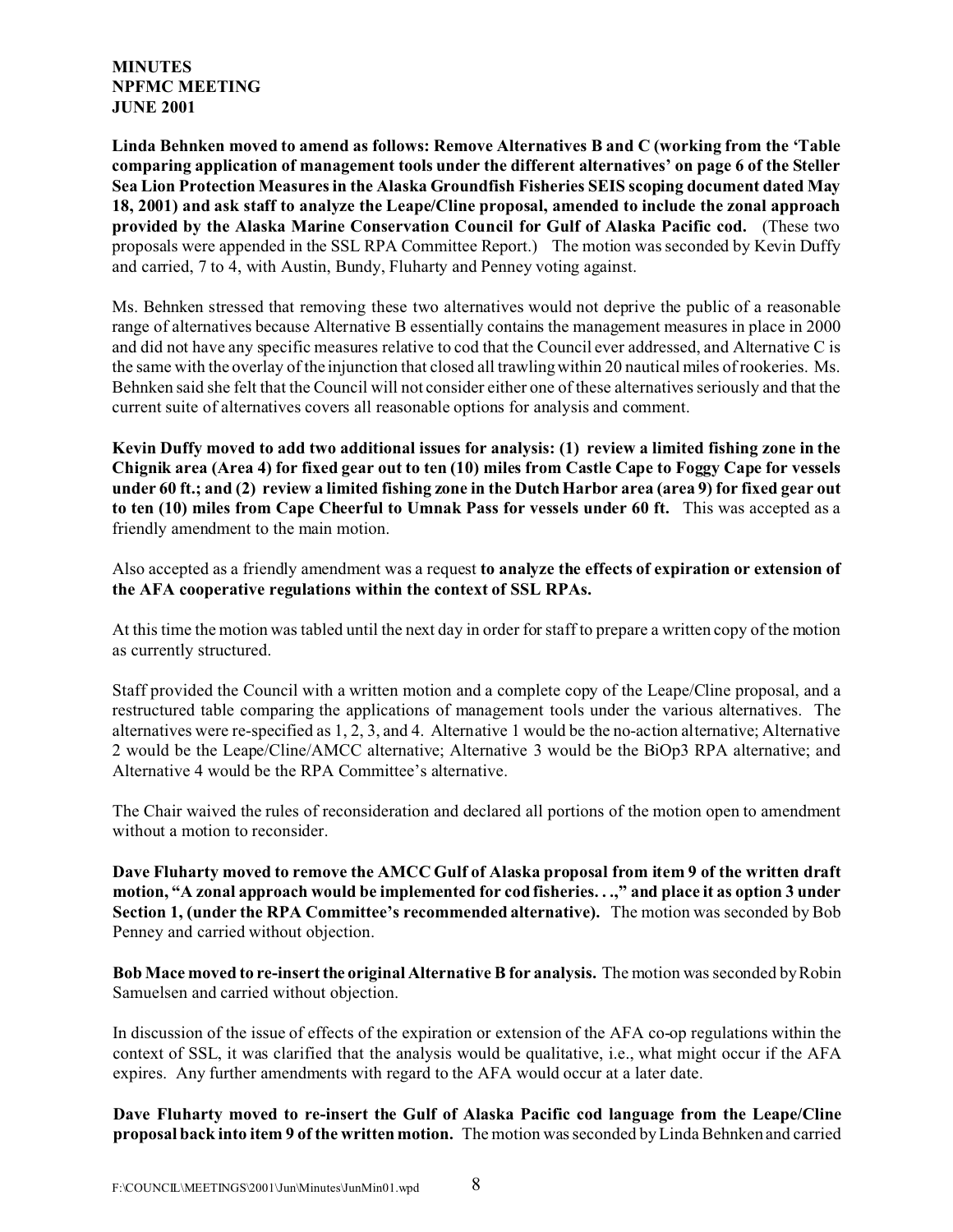without objection. The result of Dr. Fluharty's two motions on this would simply have the analysts consider both the Leape/Cline and AMCC recommendations on this issue.

**Bob Penney moved to delete the option to "prohibit all trawling for all species within critical habitat."** The motion was seconded by Dennis Austin and failed, 9 to 2, with Austin and Penney voting in favor. General Counsel advised the Council should consider a full range of alternatives in order to avoid jeopardy.

**Linda Behnken moved to request a discussion in the analysis looking at the options and impacts of allowing back-up systems to the VMS in case VMS becomes mandatory.** The motion was seconded by Bob Penney and carried without objection.

The main motion, as amended, carried 10-1, with Austin voting against. The full motion is appended to these minutes as Appendix V.

## C-2 BSAI Crab Rationalization

#### **ACTION REQUIRED**

**Review discussion paper on proposed alternatives for analysis; provide direction to staff.**

#### **BACKGROUND**

**At the April 2001 meeting, the Council requested staff to prepare a discussion paper for the June meeting on the proposed elements and options for the BSAI Crab Rationalization program. Specifically, the Council requested staff to provide perspectives on the anticipated amount of effort and time required to analyze the suite of options under consideration and, where possible, identify ways to make the analytical task more manageable. The Council requested staff to highlight in the discussion paper any proposed options that may be problematic in terms of data requirements, analytical difficulty, and management aspects in light of the Council's desire for the analysis to be completed by December 2001. The staff was instructed to use the AP motion (which includes alternatives from the Crab Rationalization Committee) as the focus of the discussion paper. The Council also requested that the discussion paper address several additional options pertaining to processing shares, skipper and crew shares and controls on vertical integration. The draft AP motion, revised to include these additional options, is attached under Item C-2(b).**

**The requested discussion paper has been prepared by staff with input and assistance from ADF&G, NMFS, NOAA General Counsel and Northern Economics. An executive summary of the discussion paper is attached under Item C-2(a). While the discussion paper is** *not* **an analysis of the proposed program, it is intended to assist the Council in finalizing alternatives and options for formal analysis. In addition to providing perspectives on the analytical effort, this discussion paper includes an assessment of the scope of the analysis requested by Congress and whether formal analysis of cooperatives as an alternative to the proposed IFQ program is needed. Staff notes that, while cooperatives were considered at length during the ad-hoc industry committee meetings, the Crab Rationalization Committee focused mainly on IFQ-type approaches to rationalization. The discussion paper also requests the Council to clarify its intent on a number of issues and proposed options.**

**In addition to the discussion paper, the Council may also wish to consider issues highlighted in the ADF&G letter dated M arch 22, 2001 (addressed to Chairman Benton, from Kevin Duffy). A copy of the ADF&G letter is included under Item C-2(c). In particular, the letter articulates ADF&G's position regarding management of an IFQ program using Guideline Harvest Levels (GHLs) or Total Allowable Catches (TACs). This issue, as well as other issues raised in the letter, were considered by the Crab Rationalization Committee during its March 22-23 meeting. As mentioned by staff during the April 2001 meeting, the Committee recomm ends that the Council request the State to work with staff to address the following two issues: (1) collection of economic data to monitor the impact of rationalization, and (2) funding sources for management, research and enforcement. To the extent**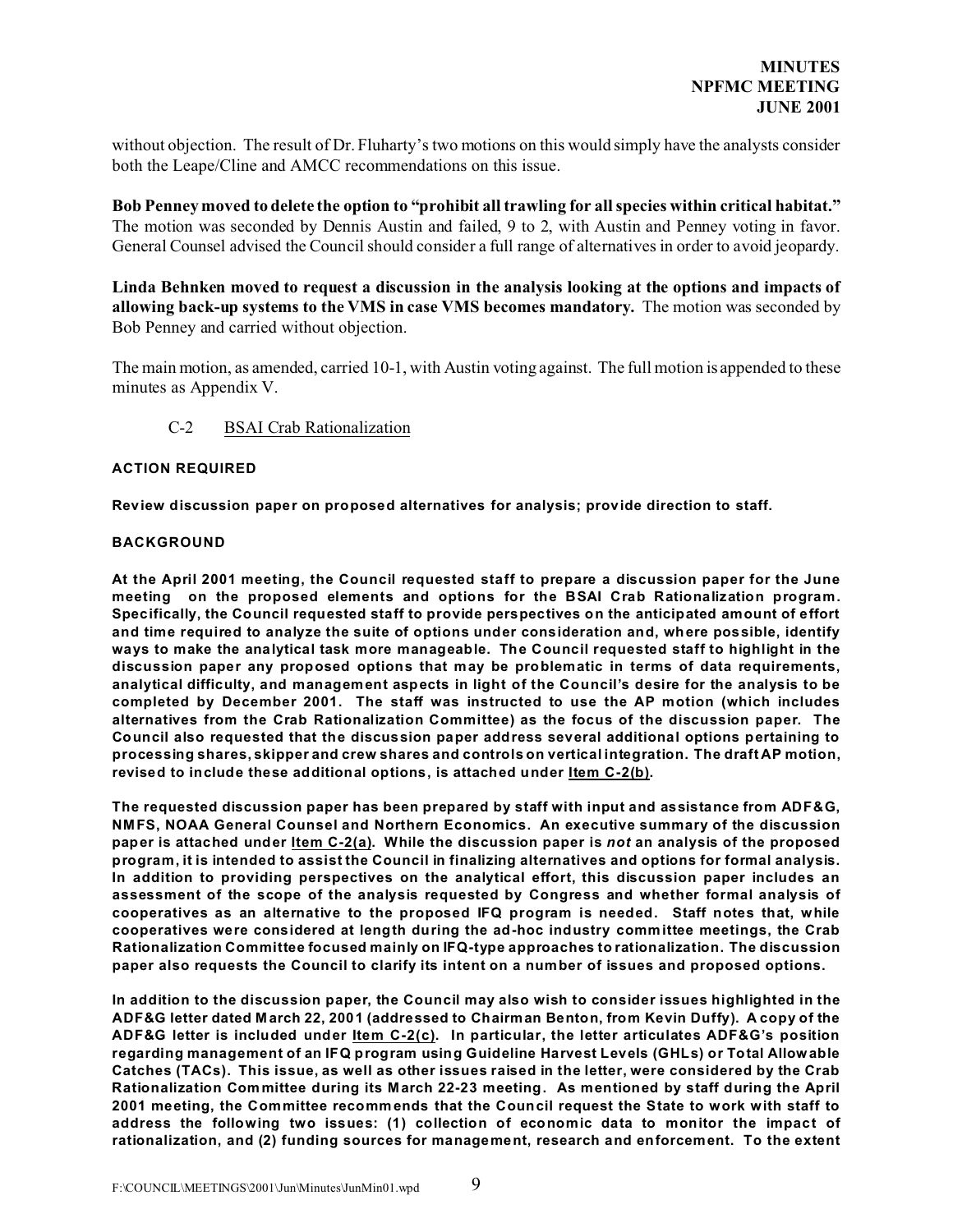**that the State provides the requested input to staff, both issues will be addressed more fully in the analysis.**

## **The Scientific and Statistical Committee did not address this agenda item.**

## **Report of the Advisory Panel**

The Advisory Panel recommended an extensive array of elements and options for analysis (please see the AP Minutes, Appendix VI to these minutes for the entire list).

# **DISCUSSION/ACTION**

**Bob Mace moved approval of the Advisory Panel recommendations.** The motion was seconded by Linda Behnken.

**Kevin Duffy moved to include a detailed set of options and alternatives for co-ops in addition to those contained in the AP motion [(a) An AFA-type co-op; and (b) a Dooley-Hall type of co-op].** The motion was seconded by Bob Penney.

Mr. Duffy advised the Council that in the State's perspective, conservation is obviously the first priority in sustainable fishery management and achieving economic efficiency in the harvest of Alaska's fishery resources is extremely important. There is a need, however, to balance the need to conserve stocks, reduce bycatch, minimize habitat impacts, and achieve full utilization of the harvestable resources. Economies of fishery-dependant communities should be protected as well as allowed to grow with new opportunities. Any strategies for more sustainable and efficient fisheries should contain explicit mechanisms to provide measurable reductions in bycatch on a fishery-by-fishery basis, must provide measurable reductions in habitat impacts, including allowances, where possible, to transition to lower-impact gear types. Safety is always a major concern. Additionally, any rationalization needs to include the harvesting and processing sectors and the communities and protect all their interests to the extent possible. An owner-operated fleet by Alaskans should be maintained and excessive consolidation and vertical integration needs to be controlled and the contributions of skippers and crew should be recognized in any rationalization program.

**Linda Behnken suggested adding a section (I) to Mr. Duffy's suite of options that would add the protection for traditional and historic crew shares and the Canadian Groundfish Development Authority Code of Conduct, as in the AP's IFQ elements and options.** This was accepted as a friendly amendment.

**Mr. Samuelsen recommended changing the number required to form a co-op to 4 unique vessel/owners, to avoid confidentiality issues in reporting and data gathering.** This was also accepted as a friendly amendment.

**Linda Behnken moved to re-insert Options 1-4 under Section 1.7.3 - Catch Accounting Under IFQs wherever it appears in the main motion and Mr. Duffy's amendment (The AP had recommended deleting these options).** This was accepted as friendly by both Mr. Mace and Mr. Duffy.

Mr. Duffy's amendment carried, 10 to 1, with Fluharty voting against.

## **John Bundy moved the following:**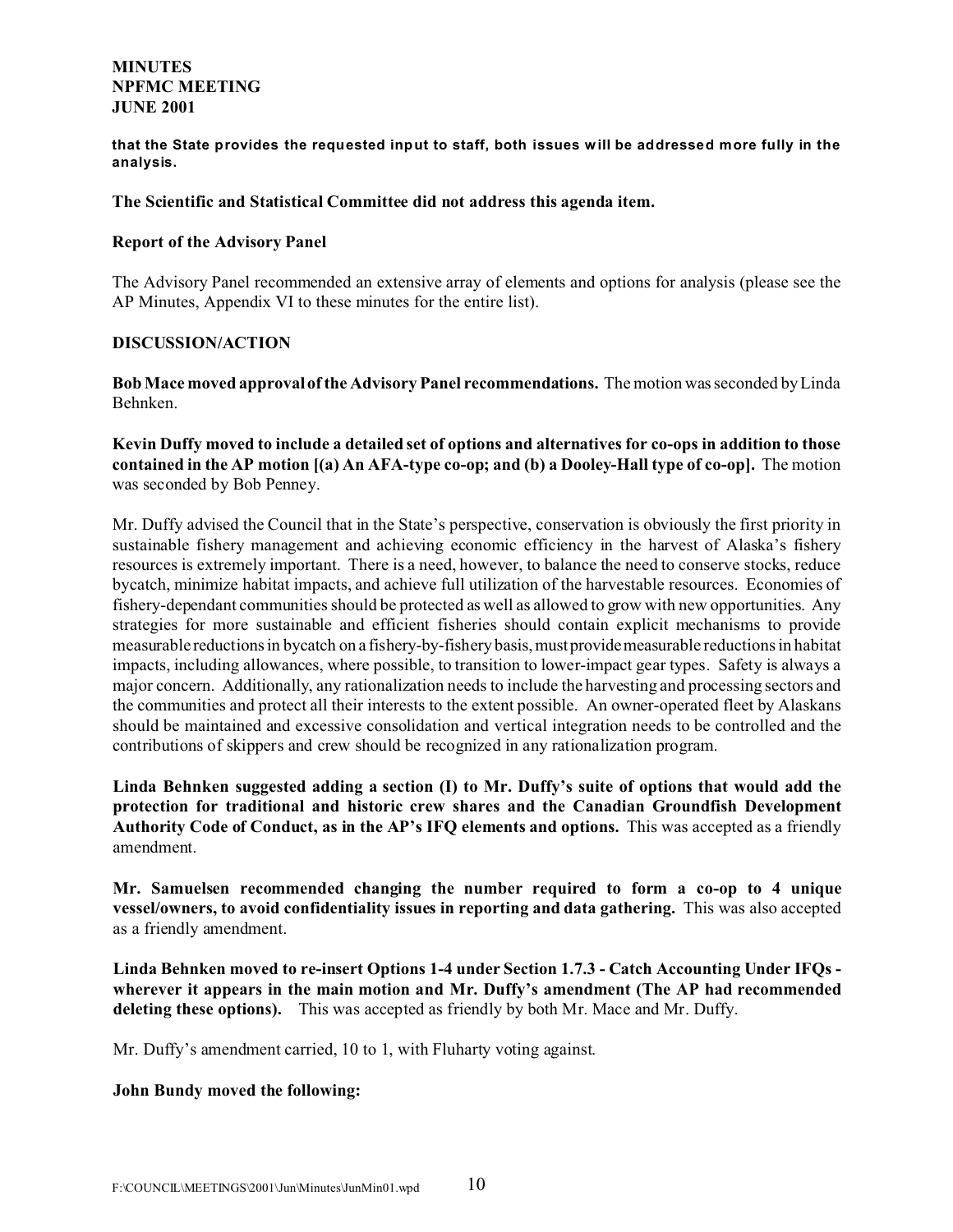**Substitute the following language for Section 1.2–Persons eligible to receive an initial allocation of QS must be:**

**(a) persons that own the catch history and/or fishing rights of BSAI crab vessels that satisfied: (i) the General Qualification Period and Endorsement Qualification Period landings requirements of the License Limitation Program (LLP), and (ii) either the Recent Participation Period landings requirement, or one or more of the specific exemption requirements of Amendment 10 to the LLP; and**

**substitute the following language for Section 1.4.1(b):** 

**The underlying principle of this program is one history per vessel. However, the initial allocation of quota share will allow stacking or combining of histories of vessels that each satisfied (i) the General Qualification Period and Endorsement Qualification Period landings requirements of the License Limitation Program (LLP) and (ii) either the Recent participation Period landings requirement, or one or more of the specific exemption requirements of Amendment 10 to the LLP.**

The motion was seconded and carried without objection.

Mr. Bundy offered the following justification for the amendments:

With regard to Section 1.2, a portion of Mr. Bundy's written justification stated: It is generally acknowledged that the Capacity Reduction Act (PL 106-554) was intended to codify the crab LLP requirements as modified by Amendment 10 [to the BSAI Crab FMP] (the "recent participation requirement"). However, the Act was inadvertently drafted such that some vessels that qualified under the LLP do not qualify for a "certificate of eligibility" under the Act, and the Act does not provide for replacement of certified vessels. While a technical amendment to address this issue is in the works, it has not yet been adopted. This change would make IFQ eligibility consistent with prior Council limited entry policies for the BSAI crab fisheries, and consistent with the Act as it is intended to be amended. It permits staff to conduct analysis of initial allocation without conditioning it on changes to law that have not occurred.

With regard Section 1.4.1, Mr. Bundy's written justification stated: Some persons have combined the LLP licenses of two or more vessels in order to obtain greater fishing opportunities. These combinations were specifically recognized as legitimate in the Council's deliberations concerning Amendment 10, and they have had the beneficial effect of reducing the number of vessels employed in the overcapitalized crab fisheries. This change would recognize those combinations, provided that each of the combined licenses meets all of the Council's LLP requirements, including the Amendment 10 recent participation requirement, or one of the specific Amendment 10 exemptions.

Additionally, **Kevin Duffy moved to add an additional suboption under sections 1.4.2.1, 1.4.2.2, and 1.4.2.7 to include an additional year under each, as follows:**

# **1.4.2.1, Option 4: 1996-2000 seasons (a) best 4 seasons**

**1.4.2.2, Option 4: 1996-2000 seasons (a) best 4 seasons**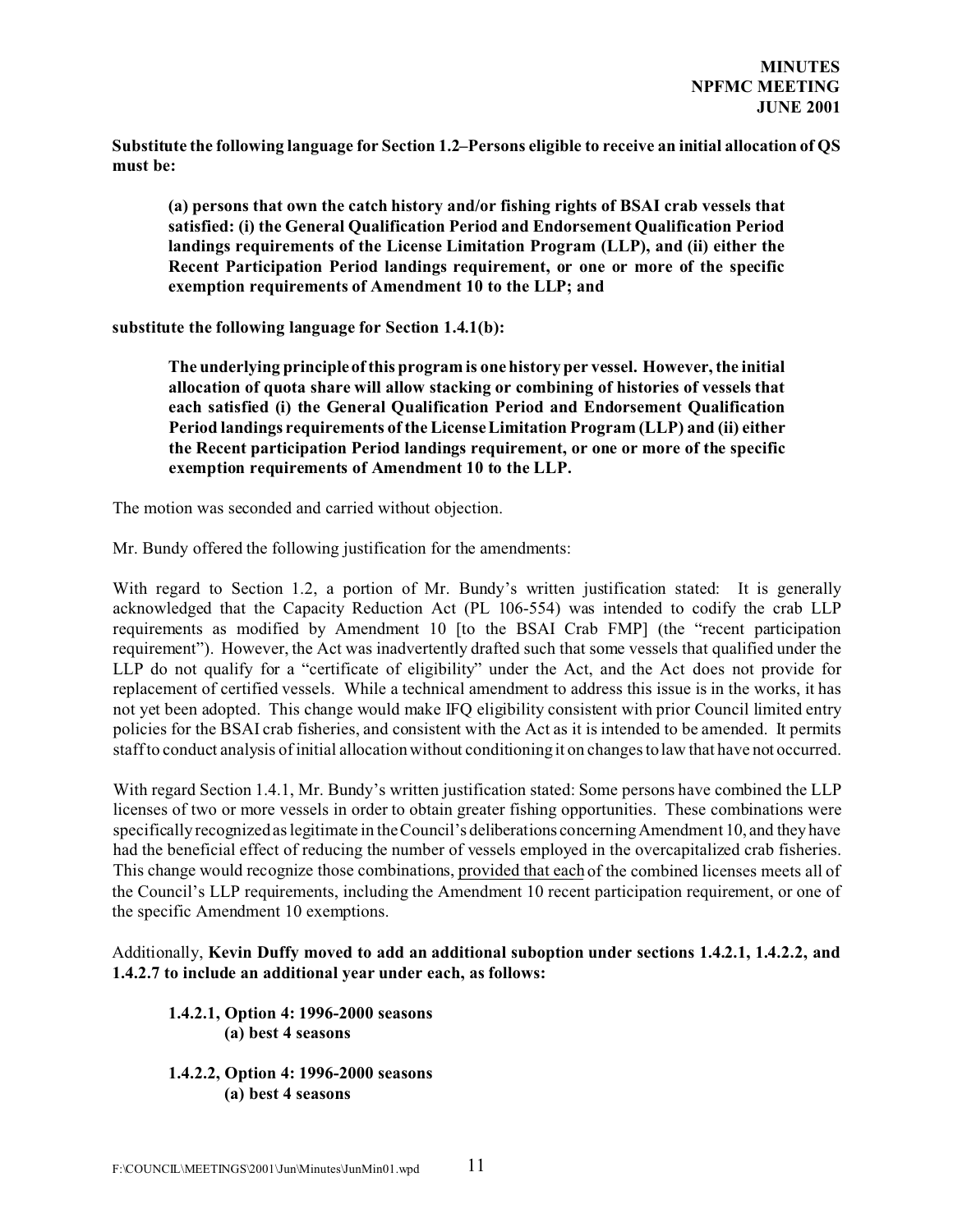# **1.4.2.7, Option 5: 1996/97 - 2000/01 seasons (a) best 4 seasons.**

The motion was seconded.

**John Bundy moved to amend the amendment to add the years 1990-1999 for each fishery and drop the provision of "any three years the fishery was open during that period."** The motion was seconded by Linda Behnken and failed, 6 to 5, with Austin, Balsiger, Behnken, Bundy and Fluharty voting in favor.

Mr. Duffy's amendment carried, 10 to 1, with Fluharty voting against.

**Under Section 1.6.1, Linda Behnken moved to clarify the options for the definition of sea time to: insert "sea time in any of the U.S. commercial fisheries in a harvesting capacity" under option 1, and option 2 would be restated to read "sea time in any State of Alaska commercial fishery and or any Gulf of Alaska or Bering Sea/Aleutian Islands commercial fishery. Option 3 would remain as stated in the main motion.** The motion was seconded by Kevin Duffy and carried without objection.

**Under Section 1.7.2, Catcher/Processor Shares, Linda Behnken moved to amend 1.7.2.2. to read "Catcher/processors shall be granted PQs based on their processing history."** The motion was seconded by Robin Samuelsen and carried without objection. The intent would be that processors would receive history for crab they actually processed.

**Under the same section, Ms. Behnken moved to add two additional options: (1) specify that catcher/processors may purchase catcher vessel quota share, but cannot process the product harvested as a result of those shares; and (2) specify that catcher/processors can sell processed or unprocessed crab.** The motion was seconded by Bob Penney and carried without objection.

**Linda Behnken moved to re-instate the four options under Section 1.7.3 which were deleted from the AP motion:**

- **1.7.3 Catch accounting under IFQs all landings including deadloss will be counted against IFQs. Options for treatment of incidental catch are as follows:**
	- **Option 1. No discards of legal crab will be allowed and sufficient IFQs for legal crab must be available. Option 2. No discards of "marketable" crab will be allowed for opilio crab and sufficient IFQs for "marketable" crab must be available. (Legal size for opilio is 3.1 inches but the industry standard is 4 inches.) Option 3. No discards of opilio crab with a carapace of 4 inches or greater in width. Option 4. Discards of incidentally caught crab will be allowed. (This option would allow, for example, incidental catch of bairdi crab in a red king crab fishery to be discarded without counting against bairdi IFQs.)**

The motion was seconded by Kevin Duffy and carried without objection.

**For Section 1.8.1, Option 1, Ms. Behnken moved that the analysts also consider proposals for initial allocations of 0-20% between skippers and crew members based on participation and commitment**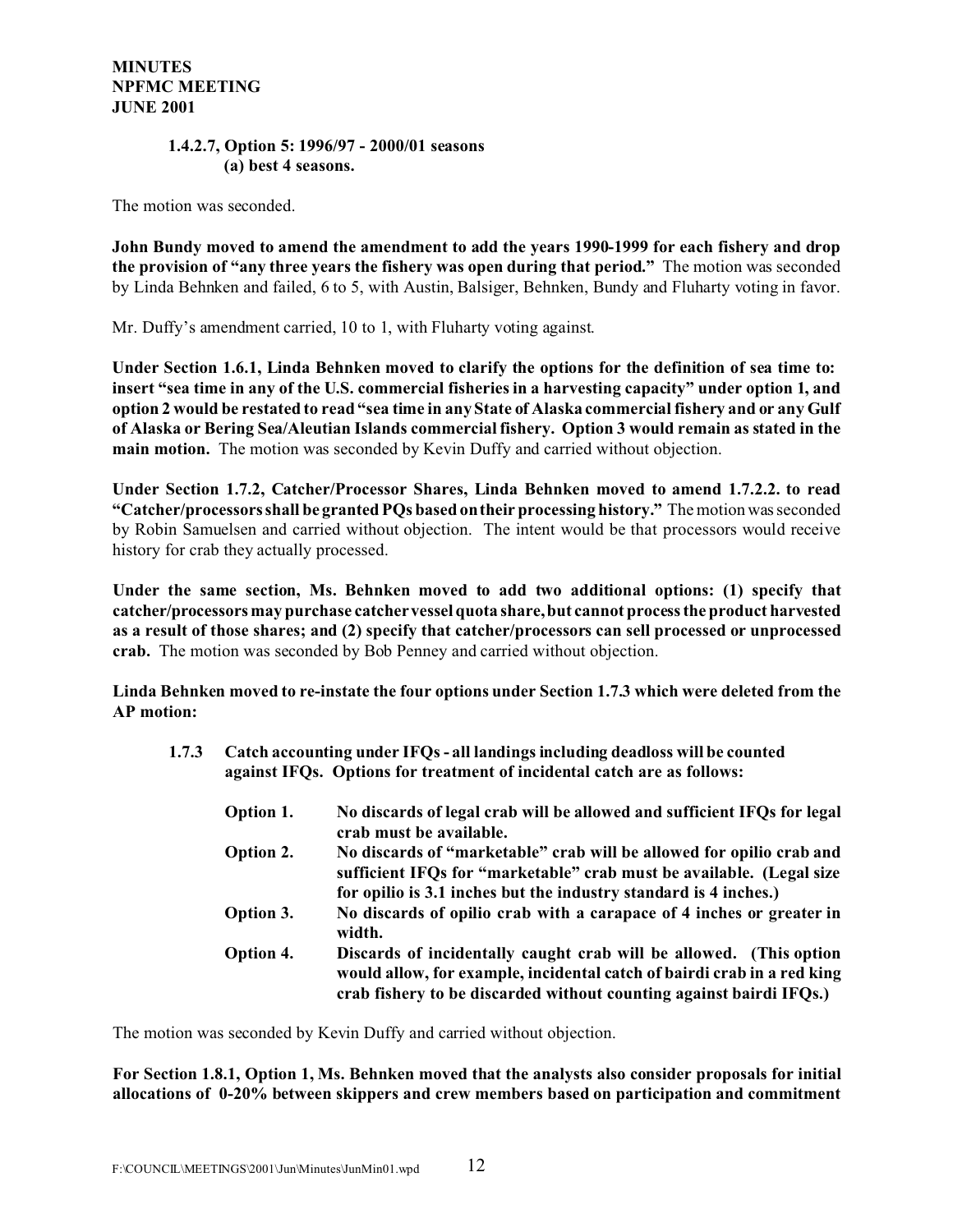**to the fishery during the qualifying period, using a point system as proposed by Tony Lara during public comment.** The motion was seconded by Kevin Duffy and carried without objection.

**Ms. Behnken also moved to re-insert the original Option 3, renumbered as Option 4, under Section 1.8.1 under this section: "to consider "Protection of traditional and historical crew share percentages with no sunset" (including a discussion of the Canadian Groundfish Development Authority Code of Conduct).** The motion was seconded by Kevin Duffy and carried with Robin Samuelsen objecting. With this option re-inserted into the analysis, item "P" in the AP's list of discussion topics was deleted because this option would cover the discussion point requested by the AP.

**Under Section 1.8.1, add a new option: Additional Owner on Board requirements:**

- **a. Phase in conversion of a portion of initially issued QS to owner on board QS using the following schedule: Year 5 - 10%; Year 7 - 20%; and Year 10 - 30%.**
- **b. Upon sale of initially issued QS require 20-50% of transferred QS to convert to owner on board QS.**

The motion was seconded by Bob Penney and failed, 6 to 5, with Balsiger, Behnken, Duffy, Samuelsen and Benton voting in favor.

**Jim Balsiger moved to use the same recency requirements in section 2.3 as those adopted for section 1.4.2.** The motion was seconded by Bob Penney and carried without objection.

**Under Section 3.1, John Bundy moved to add a third region as an option, as follows:**

**That an Aleutian Region be identified; that deliveries of Aleutian Islands brown king and Adak red king crab be split into a Western (west of 174ºW longitude) area and Eastern (east of 174ºW) area, with a suboption that would require up to 50% of the Western Aleutian Islands brown king crab harvest be processed in the western Aleutian Islands brown king crab region.** The motion was seconded by Linda Behnken and carried without objection.

Robin Samuelsen pointed out that any analysis needs to address the spillover effects of new management programs on other fisheries, such as salmon and herring processing and tendering. Maria Tsu responded that the analysts will try to address this issue within the analysis.

**Bob Penney moved to add an additional option under Section 4 - Program Review, as follows: Option: 5 year or 7 year sunset.** The motion was seconded by John Bundy and carried without objection.

**Kevin Duffy moved to renumber Section 4 to Section 5, and insert the following as Section 4:**

- **4. Community Development Allocation**
	- **Option 1. No change from existing program.**
	- **Option 2. Expand existing CDQ program to all crab fisheries under this analysis.**
	- **Option 3. Increase all species of crab to 10%**
	- **Option 4. Increase all species of crab to 12.5%.**
	- **Option 5. For the Aleutian Islands brown king crab fishery, the percentage of resourse not utilized (difference between actual catch and GHL) during base period is allocated to the community of Adak.**

The motion was seconded by Robin Samuelsen and carried with Fluharty objecting.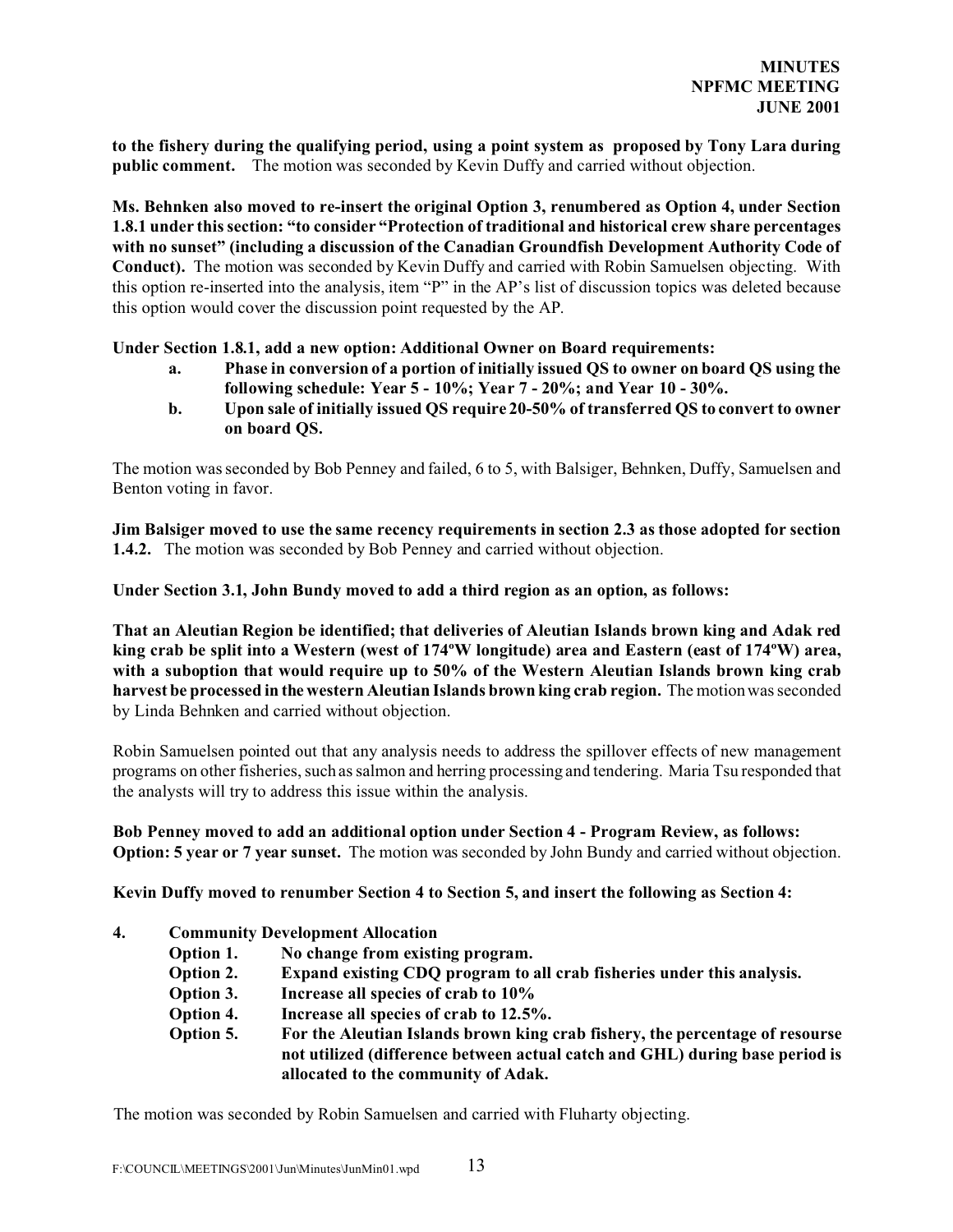**Under Program Review, re-numbered as Section 5, Kevin Duffy moved to insert at the end of Options 1 and 2 the following: ". , , regions including an analysis of post-rationalization impacts to coastal communities in terms of adverse economic impacts and options for mitigating those impacts."** The motion was seconded by Linda Behnken and carried without objection.

The following suggestions for the analysis of this section were accepted as friendly amendments:

- Look at impacts (costs and benefits) to all segments of the industry (not just coastal communities) relative to the program and program goals.
- Ask the SSC to identify explicit goals and ways to measure success of the program relative to those goals for future evaluation and/or changes to the program
- Ask the SSC to also identify the necessary economic variables for preparation of future reporting under this rationalization program.

Mr. Bundy expressed the hope that the analysis will address the downside of excessive economic planning by government, whether by the Council or the State of Alaska, including the decrease in asset value and decreae in the value of quota shares caused by some of the proposed measures. And, in general the adverse impacts to society and individuals caused by diminishing economic freedom.

The motion carried without objection.

**The main motion, as amended, carried unanimously.** A copy of the final motion is appended to these minutes as Appendix VII.

# C-3 American Fisheries Act

# **ACTION REQUIRED**

- **(a) Final action on co-op leasing proposal.**
- **(b) Review DRAFT report to Congress and provide direction.**
- **(c) Extension of emergency rule for 2001.**
- **(d) Review industry proposals on bycatch measures.**

## **BACKGROUND**

**(a) Co-op leasing proposal**

**In April we reviewed the draft analysis for an amendment to the AFA regulations which would allow inshore pollock co-ops to contract with other AFA-qualified vessels outside of that co-op, for the purpose of harvesting the co-op's pollock allocation. With some minor changes the Council approved the document for public review and final action at this meeting. The Executive Summary from that analysis is attached as Item C-3(a).**

## **(b) DRAFT report to Congress on AFA implementation**

**We have compiled, and mailed to you last week, a draft report to Congress and the SOC, as stipulated in the Act. While technically due last fall, we delayed submission of this report so that we would have a full year of both inshore and offshore co-op experience. This is a first draft, and we intend to further distill this into a more concise report, particularly the section on community impacts. I envision a report of less than 50 pages, along with an Executive Summary, with several attachments containing further detail. Darrell Brannan and Dr. Mike Downs will summ arize the draft for you and we will be**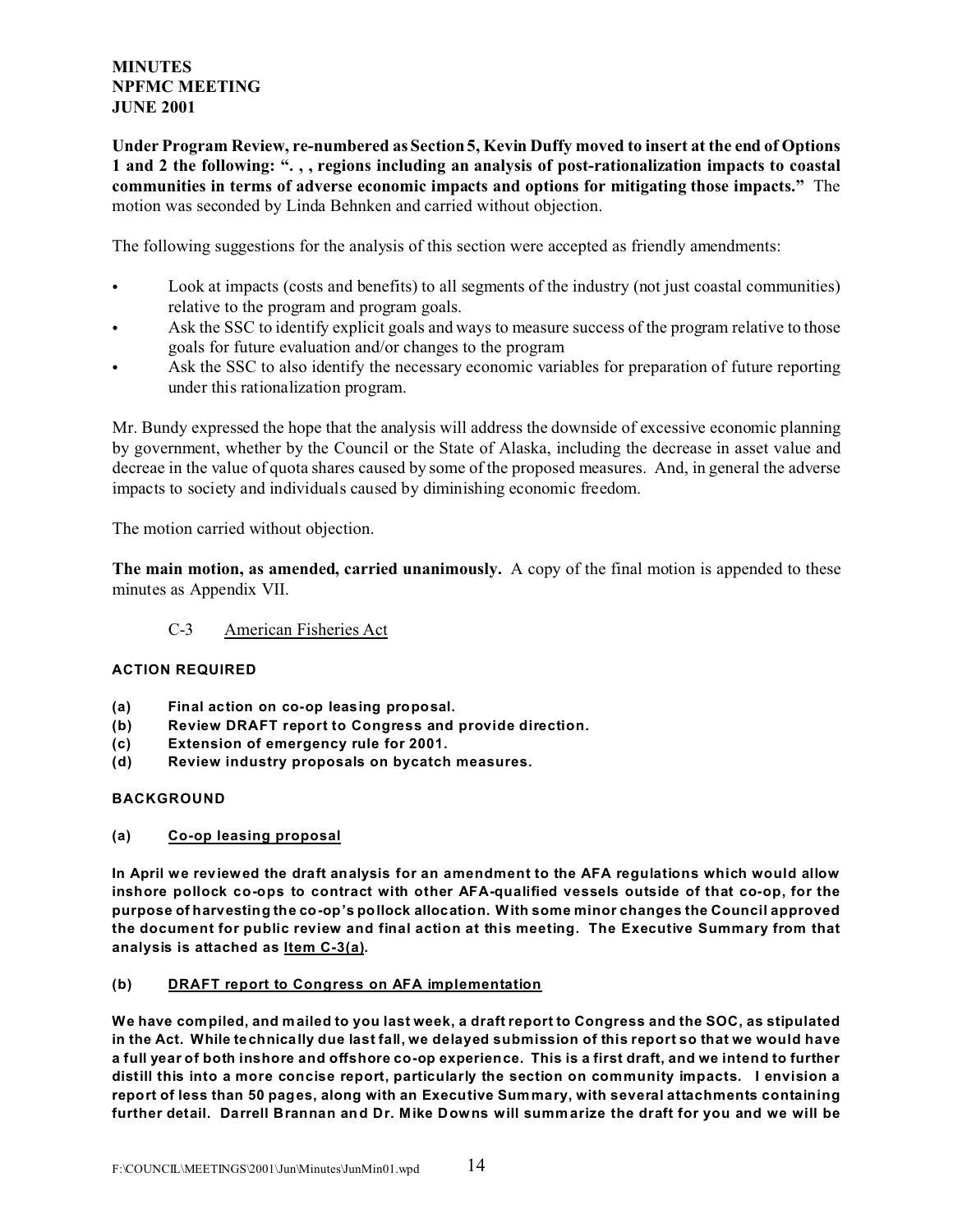**seeking your guidance on how to proceed. One option would be to take comments and guidance from the Council at this meeting, and allow an additional three weeks for further input from the public or Council members, which we would incorporate as appropriate, and go ahead and submit the report (perhaps after distributing to Council members for any final comments).** 

## **(c) Extension of Emergency Rule for 2001**

**Item C-3(c)(1) is a recent letter from NM FS explaining their intent, with Council concurrence, to extend the emergency interim rule implementing certain provisions of the AFA through 2001. This would simply extend, through 2001, what the Council already approved last October, and permanent rulemaking would take over in 2002. Item C-3(c)(2) is a letter from Icicle Seafoods requesting the Council to consider amendm ents to the AFA regulations which would allow floating processors to operate in more than one geographic location in the BSAI while processing pollock. I am unsure whether such a proposal could be incorporated in the permanent rulemaking which the Council will review later this fall, or whether it needs to be considered in the larger context of staff tasking.**

## **(d) Industry proposals on bycatch management**

**Last October you took action to establish BSAI pollock processing caps per the stipulations of the Act. At that time you did not take specific action with regard to groundfish processing sideboards, but indicated that we would revisit this issue through a variety of potential measures, including processing sideboards as described in the existing analysis, and including possible adjustments to the IR/IU provisions which are scheduled to go into effect in 2003. During that discussion you also indicated a desire to consider, within that package, possible bycatch reduction measures to further address provisions of the Sustainable Fisheries Act, and invited industry to submit potential measures for your review at this meeting. Formal analysis of such measures, including IR/IU adjustments, would not necessarily need to begin immediately, given that we have until 2003 before the IR/IU flatfish measures take effect. Item C-3(d) is a letter from the Groundfish Forum with their suggestions, which include: (1) modification of the flatfish IR/IU requirements; (2) LLP recency for the non-AFA trawl Cps; (3) reduction in the total BSAI trawl halibut mortality cap by 10%; and, (4) implementation of the halibut mortality avoidance program (HMAP).**

# **Report of the Scientific and Statistical Committee**

The SSC addressed only the draft Report to Congress. The SSC pointed out that a thorough evaluation of benefits and costs associated with the AFA would be useful, particularly because of the tremendous interest in extending the co-op model to additional fisheries. The SSC also provide more detailed suggestions for improvements to the report (please see SSC Minutes, Appendix IV to these minutes for specific comments).

## **Report of the Advisory Panel**

BSAI Amendment 69: The AP recommended the Council adopt Alternative 2 for Amendment 69: To allow an inshore pollock cooperative to contract with AFA catcher vessels that are qualified for the inshore sector, but outside their coop for the purpose of harvesting the co-op's BSAI pollock allocation.

Extension of Emergency Rule for 2002: The AP recommended the Council initiate an analysis to end the single geographic location requirement in the AFA regulations in order to allow AFA inshore floating processors to process BSAI pollock in more than one location in the BSAI during a fishing year.

Industry Proposal on Bycatch Measures. The AP requested that the Council initiate an analysis on the elements contained in the Groundfish Forum proposal with final action scheduled in June 2002. To facilitate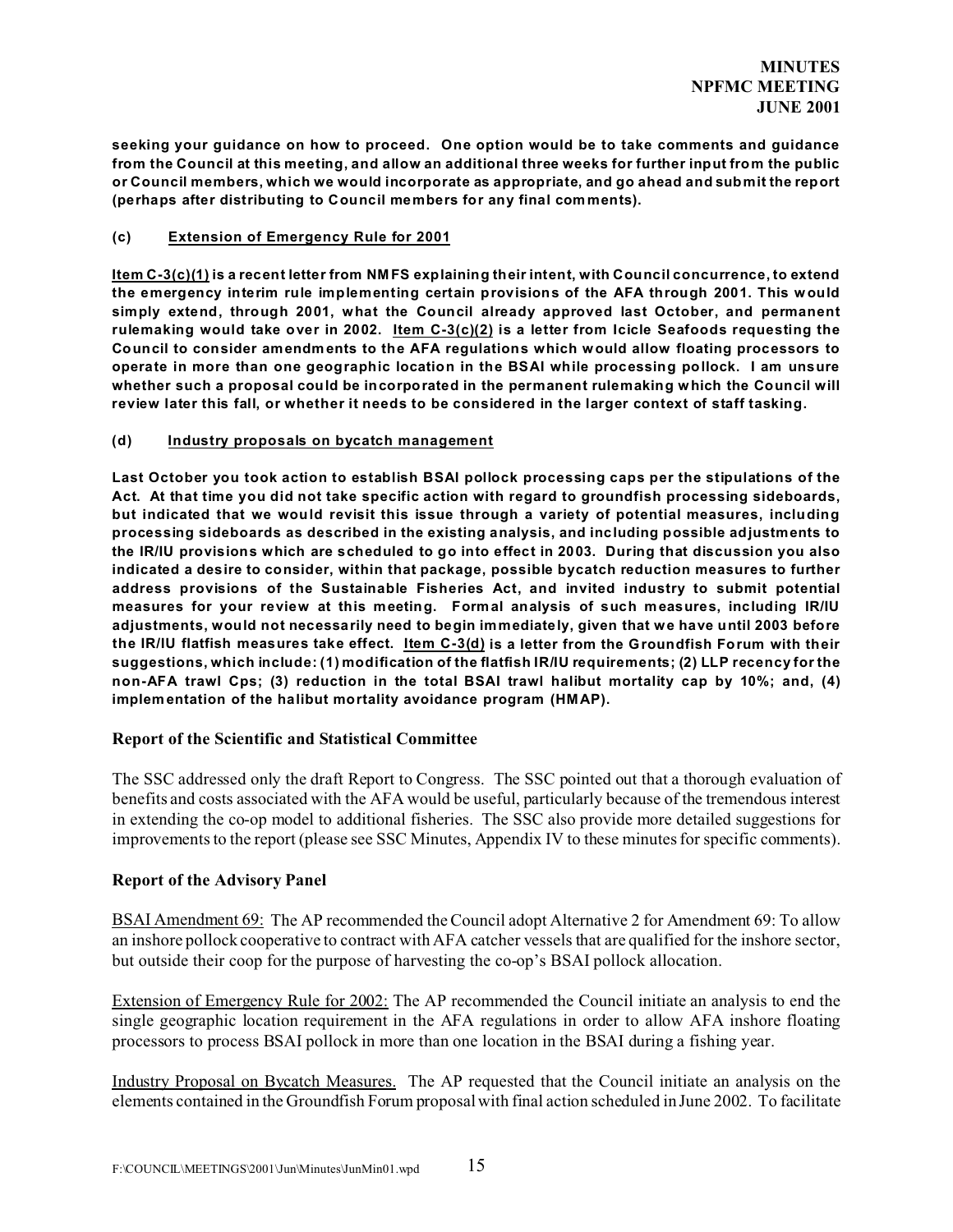this time line, the AP recommended a discussion paper be developed and brought back as soon as possible to flesh out additional issues.

The AP did not have sufficient time to address the Draft Report to Congress.

## **DISCUSSION/ACTION**

## (a) BSAI Amendment 69

**Bob Mace moved to approve the recommendation of the Advisory Panel to adopt Alternative 2 for BSAI Amendment 69, to allow an inshore pollock cooperative to contract with AFA catcher vessels that are qualified for the inshore sector, but outside their co-op, for the purpose of harvesting the coop's pollock allocation.** The motion was seconded and carried without objection.

## (b) Report to Congress

The Council received staff reports on the draft Report to Congress on the AFA. The report will be available for public comments through the summer and brought back for final Council review in October. Council members were also encouraged to provide comments directly to staff. Earl Krygier recommended that the issue of the lack of vessel ownership information is making completion of the report difficult be included in the public review draft and if information is not voluntarily submitted, that the Council consider sending a letter to Congress indicating that that portion of the report cannot be satisfactorily completed because data are not available. He also recommended that SSC comments also be incorporated into the public review draft.

# (c) Extension of Emergency Rule

**Bob Mace moved to approve the recommendation of the Advisory Panel to initiate an analysis to end the single geographic location requirements in the AFA regulations and allow AFA inshore floating processors to process BSAI pollock in more than one location in the BSAI during a fishing year.** The motion was seconded by Bob Penney and carried without objection. NMFS staff had earlier advised the Council this could not be included in the emergency rule extension and would have to have a complete analysis for Council, public, and Secretarial review on a separate timeline.

**Bob Mace moved to approve the recommendation of the Advisory Panel to initiate an analysis on the elements contained in the Groundfish Forum letter of May 17, 2001, with final action scheduled in June 2002. To facilitate this timeline, a discussion paper will be developed and brought back to the Council as soon as staff time is available to flesh out additional issues.** The motion was seconded and carried without objection. It was clarified that the analysis package needs to be approved and ready for implementation in time for changes to the IR/IU program (2003). If there are practical or legal problems with the HMAP, it is acceptable to separate the two issues so that the amendment will be ready before changes are made to IR/IU.

**Linda Behnken moved to concur with NMFS in extending the emergency rule for AFA through 2001.** The motion was seconded by Robin Samuelsen and carried with Salveson objecting (emergency rule).

# C-4 Essential Fish Habitat

## **ACTION REQUIRED**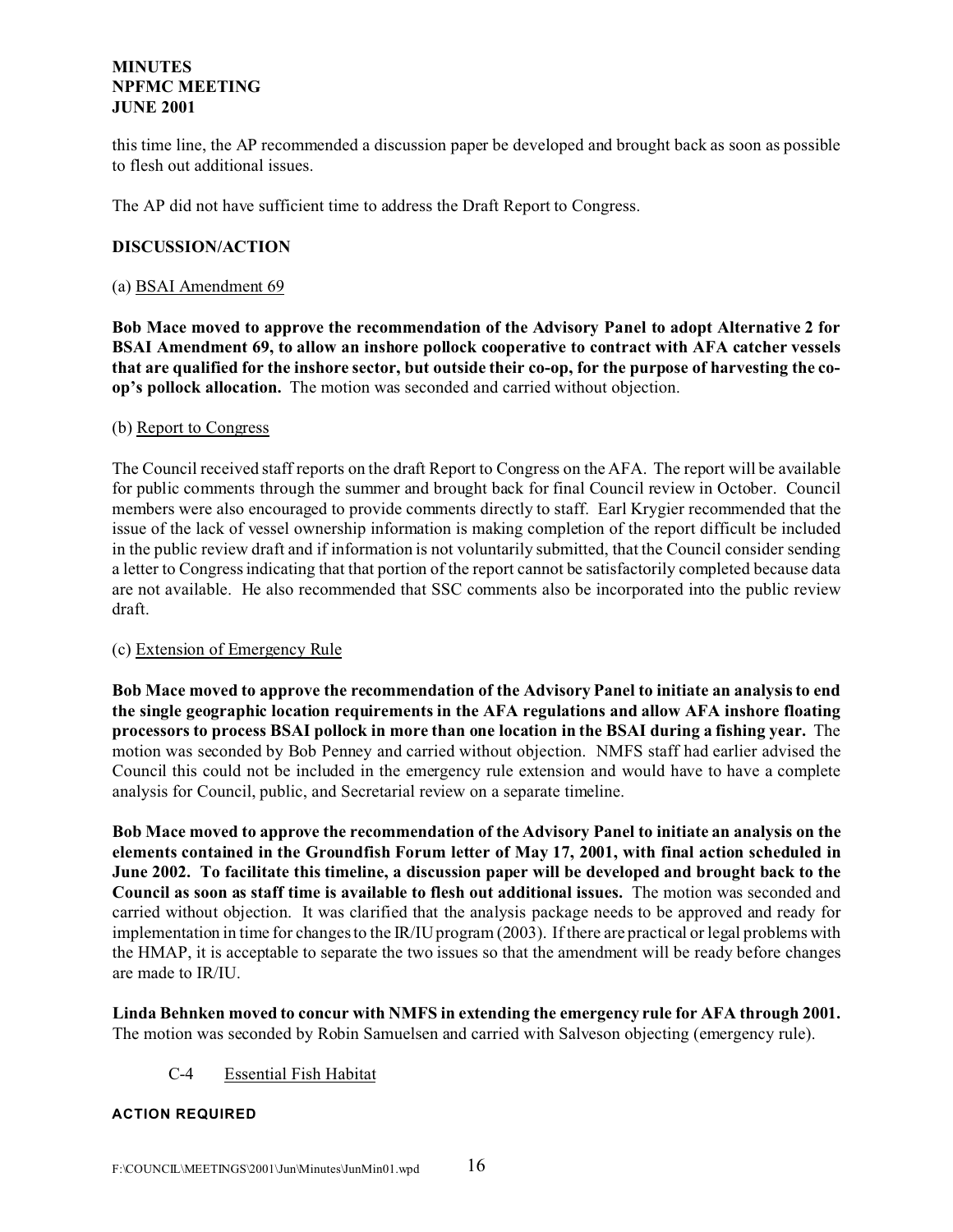**Receive committee report.**

#### **BACKGROUND**

**Chairman Benton recently appointed an Essential Fish Habitat (EFH) Committee to help address Council and NMFS obligations in regard to EFH (Item C-4(a)). The report from the Committee's first meeting (held on May 30) will be provided separately at this meeting. The primary Council issue is to subm it revised FM P amendm ents that: standardize an analytical approach to quantify, to the extent practicable, the impact of fishing activities on EFH for each of the FMPs; how much habitat is needed to achieve MSY or some comparable metric of fisheries sustainability for each FM P; how much is currently being fished; how much is protected already; and finally, to consider options for designating EFH other than the status quo.**

**In June 1999, several environmental and fishing groups challenged the scope and substance of the environmental assessment (EA) prepared for the EFH Amendm ents 55/55/8/5/5 (***American Oceans Campaign et.al.v. Daley***, Civ. No. 99-982 (D.D.C. September 14, 2000)). On September 14, 2000, the U.S. District Court issued an opinion finding the EA insufficient in scope and analytical substance and requiring NM FS to prepare an analysis that is legally sufficient under NEPA. Therefore, NMFS is reevaluating the EFH components originally developed as part of Amendments 55/55/8/5/5 (Item C-4(b)). The SEIS will supersede the EA previously prepared in support of Amendments 55/55/8/5/5.**

**NMFS announced its intent to prepare an SEIS (Item C-4(c)) in accordance with National Environmental Policy Act (NEPA) for EFH components of the following fishery management plans (FMP): Groundfish Fishery of Bering Sea Aleutian Islands Area; Groundfish of the Gulf of Alaska; Bering Sea/ Aleutian Islands King and Tanner Crabs; Scallop Fishery off Alaska; and Salmon Fisheries in the EEZ off the coast of Alaska. The proposed action to be addressed in the SEIS is the development of the mandatory EFH provision of the FMPs. The scope of the analysis will cover all of the required EFH components of the FMPs as described in section 303(a)(7) of the Magnuson-Stevens Fishery Conservation and Management Act. NMFS will hold public scoping meetings and accept written comments to determine the issues of concern and the appropriate range of management alternatives to be addressed in the SEIS to describe and identify EFH and potential Habitat Area of Particular Concern (HAPC) designations, to minimize to the extent practicable the adverse effects of fishing on EFH, and to identify other actions to encourage the conservation and enhancement of EFH.** 

**The first public scoping meeting will be held on M onday June 4, 2001 in Kodiak, Alaska. Subsequent scoping meetings are scheduled for June 8, 2001 in Dutch Harbor, June 11, 2001 in Anchorage, June 19, 2001 in Seattle, June 20, 2001 in Juneau, and June 21, 2001 in Sitka (Item C-4(d)). Mike Payne will further describe for the Council the timing and nature of this process.**

## **Report of the EFH Committee**

The EFH Committee's first meeting was held May 30 to address the needs for upcoming work on the EFH EIS. The function of the Committee will be to serve as a steering committee to facilitate input to NMFS on the EFH EIS. The Committee will aid in developing alternatives based on significant issues identified from the scoping process and aid NMFS in reviewing preliminary draft alternatives they have developed.

The Committee discussed the roles of a set of technical committees for the EIS document and the importance of scientists working with fishermen in order to promote innovation, provide for generation of new ideas, and to consult on the practical application of the technical teams' suggested approaches to habitat protection.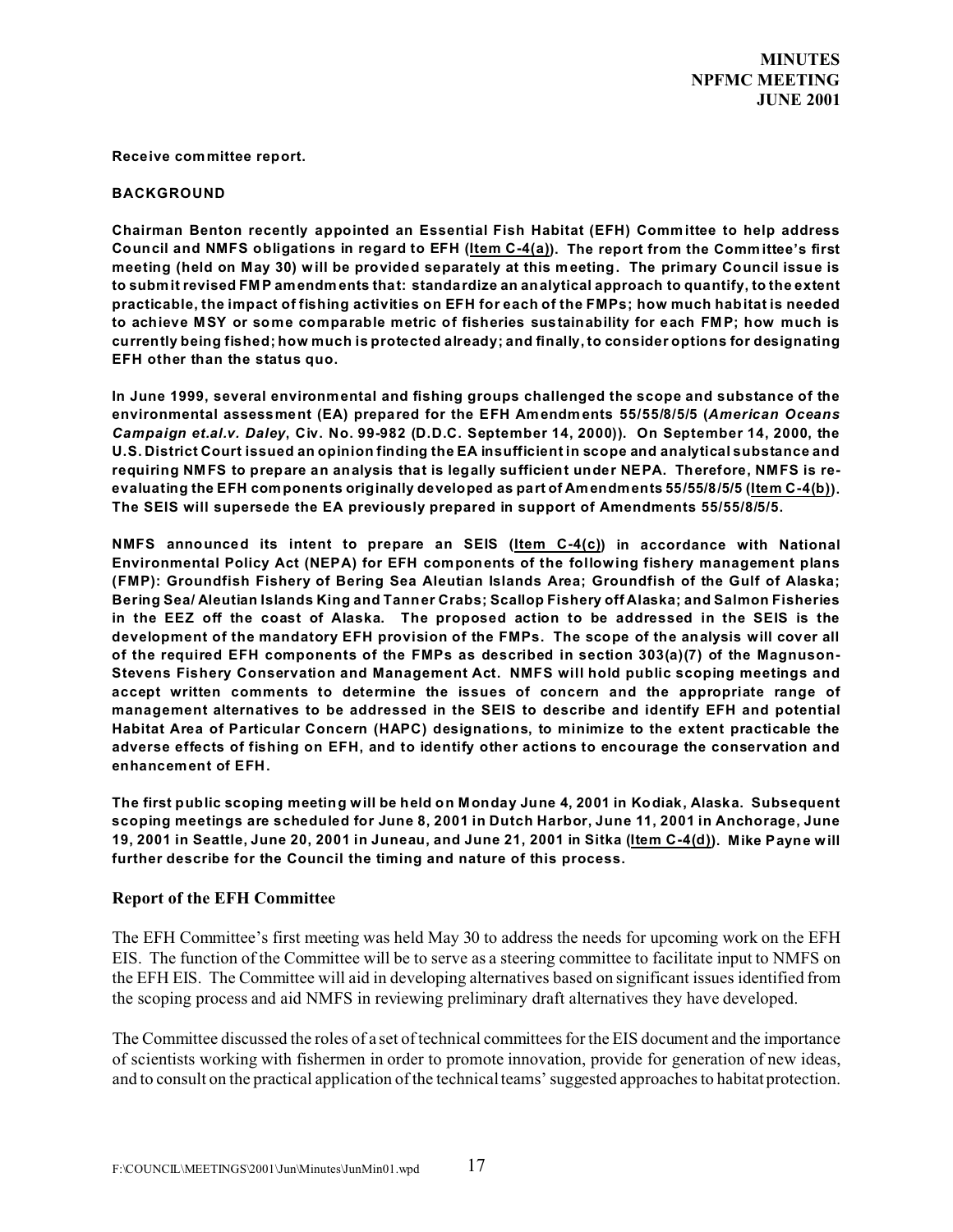The Committee recommended that the technical teams be formed as soon as possible. Chairman Benton will be consulted on the formation of the teams. The Committee also had some concerns about the legal process required by NEPA and will forward questions to NOAA General Counsel before the next Committee meeting which is scheduled for August 13-14 in Sitka.

# **Report of the Scientific and Statistical Committee**

The SSC is concerned that the public scoping process many not elicit all issues related to EFH or fishing impacts on habitat and recommends that the agency not rely solely on public scoping to identify important habitat-related issues. The SSC believes that there are two areas where technical expertise is critical:

- 1. In developing new concepts for defining EFH and defining what habitats are essential to each species.
- 2. Determining the effects of fishing on these habitats, including effects of gear types other than bottom trawls.

The SSC further cautioned that using fishery dependent CPUE data to define which habitats constitute EFH is inappropriate because areas of high CPUE may reflect regulations, availability, fishable bottom, temporary aggregations, etc. rather than habitat critical to particular life stages.

# **The Advisory Panel did not address this agenda issue.**

# **DISCUSSION/ACTION**

**Linda Behnken moved to approve the following draft mission statement for the EFH Committee:**

**It is the Council's intent that the EFH Committee act as a steering committee for the EFH EIS process. The Committee's overarching goal is to facilitate input by the industry, conservation community, Council, and general public to the EFH EIS process. More specifically, the Committee will assist in identifying:**

- **1. The 'significant issues' used to evaluate proposed alternatives;**
- **2. The alternatives for designating EFH;**
- **3. The alternatives for mitigating fishing gear impacts on habitat; and**
- **4. Alternative criteria and approaches that could be used to designate and manage HAPC areas.**

# **Finally, the Committee will work to coordinate efforts of the various technical teams, providing input as appropriate, and provide periodic updates to the Council on the EIS for EFH.**

The motion was seconded by Robin Samuelsen and carried without objection. The draft mission statement will be provided to the EFH Committee for their comments.

The Council also discussed additional members for the committee. Chairman Benton said he would consider additional members, but feels a smaller committee will be more efficient.

# C-5 Groundfish Programmatic SEIS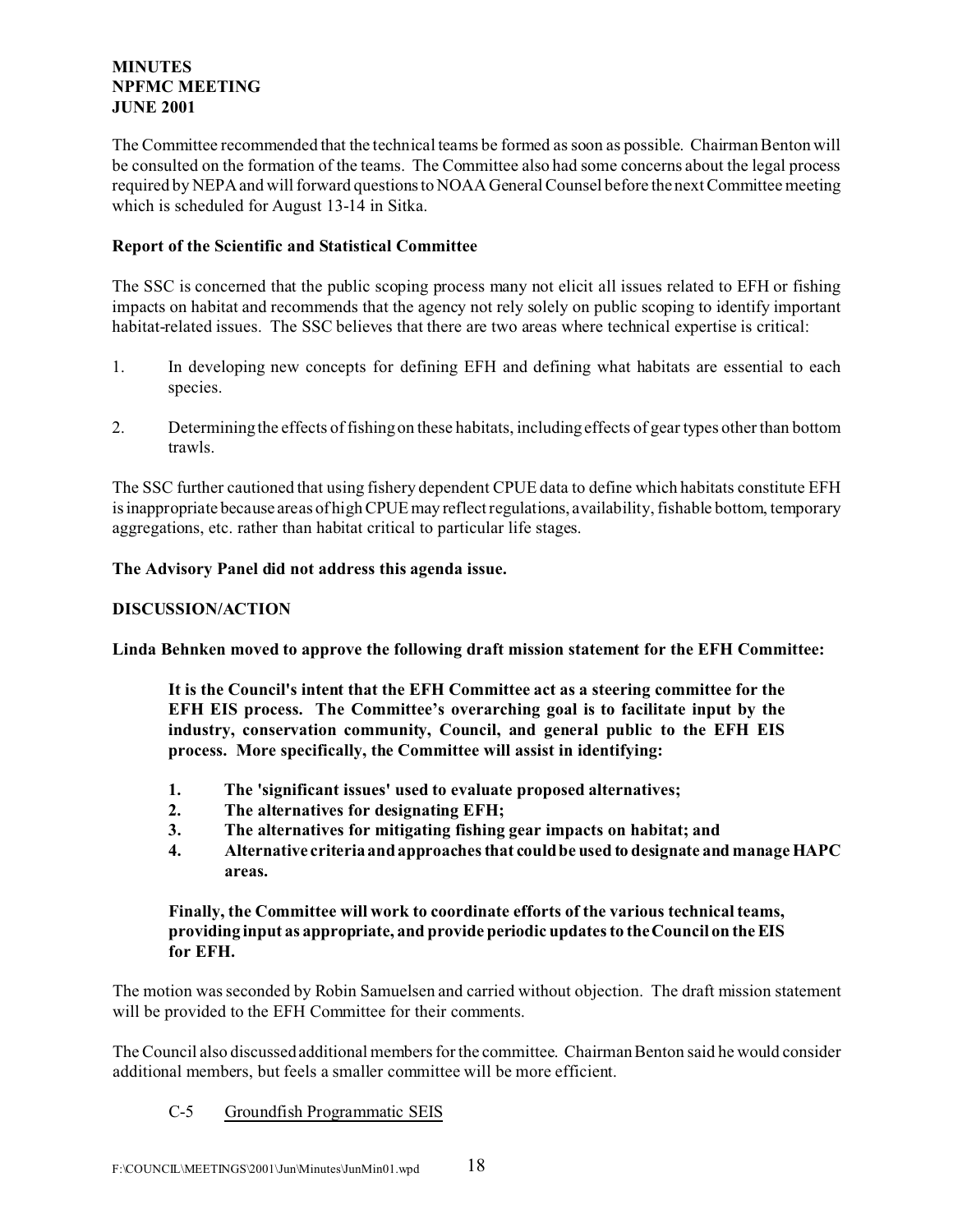#### **ACTION REQUIRED**

**Provide comments on Draft Alaska Groundfish Programmatic SEIS to NMFS.**

#### **BACKGROUND**

**The Draft Alaska Groundfish Fisheries Programmatic SEIS was released for public review on January 26, 2001. The public comment period (which has been extended twice in response to public and Council requests) is scheduled to end on July 25, 2001. Scheduled for this meeting, is Council review and comment on the draft SEIS. The principle question that needs to be answered is whether the Council is satisfied with the scope, alternatives, and analysis contained in the draft and whether it provides sufficient range of both policy and management options for addressing environmental issues during the next five to ten years?**

**The Council has been provided with regular status reports from NMFS on the programmatic SEIS. The draft document represents more than a year's effort in compiling, summarizing, and describing the principal environmental issues that were raised during the scoping process. This is the opportunity to provide the SEIS Project Team with comments specific to the draft SEIS. The Council is not selecting a preferred alternative at this point in time. NMFS will consult with the Council on a preferred alternative after the completion of the public comment period and the team has prepared a responses to comments and conducted follow-on analysis.**

**Due to its large size, Steve Davis, SEIS Project Manager, recommended we break up the draft into several pieces to facilitate both review and comment.**

#### **SSC Review**

**The SSC's review is focusing on Chapter 4 Environmental Consequences. Members of the SSC have each reviewed and commented on a particular section, based on the member's scientific expertise. Specifically, the SSC will determine the adequacy of the information contained in the analysis and comment on whether they concur with the SEIS analysts findings of impact. It will provide the Council with comments that can identify areas of strength as well as weakness. Recommendations on how to improve the draft will be provided to the Council and the SEIS Project Team.**

#### **AP Review**

**The AP will focus on the model regimes (e.g. action strategies) that were developed by the SEIS Team as illustrations on how the Council and NMFS might implement a particular suite of policy objectives (Section 4.1.1 to 4.1.5). The questions before the AP are: are the actions reasonable and are there any other combinations of actions and measures that should be analyzed for the final SEIS? The AP is particularly well suited to provide the SEIS Project Team with feedback on whether its model regimes truly capture the likely range of actions that the Council might consider over the next 5-10 years. The AP will provide the Council with its recommendations on ways that the SEIS Project Team can improve on the draft analysis.**

#### **Council Review**

**In April, the Council was advised to concentrate its review on the policy statements contained in Chapter 2 of the draft SEIS (Section 2.4). The question before the Council is whether you agree that the policy statements contained in the GOA and BSAI Groundfish FMPs are out of date and whether you agree that the proposed policy framework accurately reflects your current policy, and more importantly, whether your future vision for these fisheries are encompassed within the range of policy**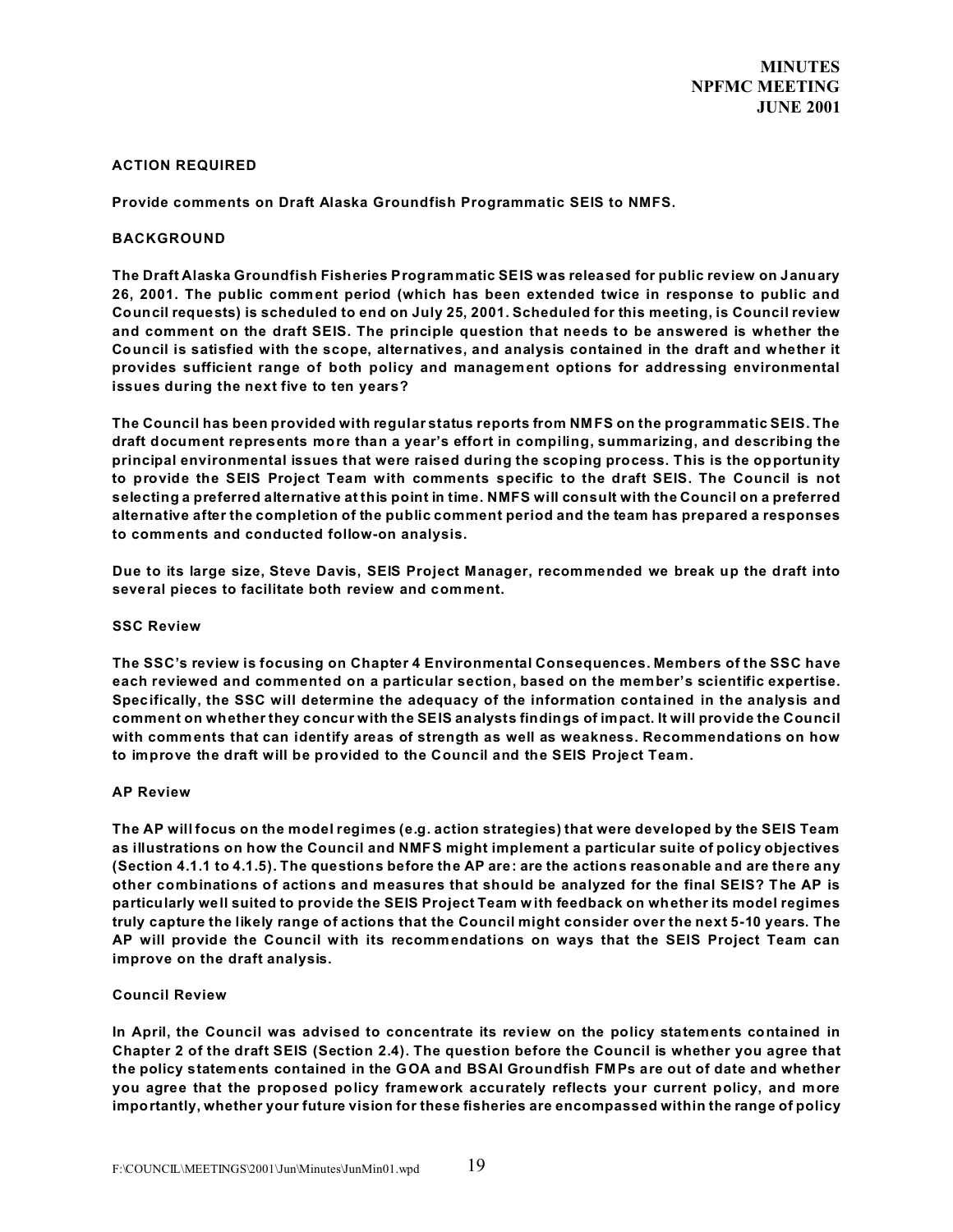**goals and objectives developed by the SEIS Team? The Council's Ecosystem Committee was tasked in April to examine the proposed framework and provide their recommendations to you.**

**The Council has a number of opportunities to consult with NMFS on the Programmatic SEIS project. At this meeting, the Council is in the role of "commentor" and not decisionmaker. Council comments will be summarized and addressed in the final SEIS. Following the completion of the public comment period, the SEIS Project Team will review all comments received and determine what revisions and further analysis is necessary to prepare a final SEIS. At the appropriate time, NMFS will provide the Council with a status report on the project and when necessary time can be allocated for more formal consultations on the SEIS and future actions.**

## **Report of the Scientific and Statistical Committee**

Given the sheer size of the DPSEIS, the SSC was unable to provide a formal review of the entire document, but rather perused sections of Chapter 4—Environmental and Economic Consequences. Teams of SSC members drafted comments on sections 4.1 through 4.9 and the whole SSC reviewed the draft comments at this meeting.

The SSC noted that a DPSEIS is unfamiliar to the Council family and several questions need to be addressed. How the document will be used should be made clear both in the Executive Summary and in the body of the document. If the DPSEIS is a planning document and the analytical environment it sets are used in future, then much more emphasis should be placed on describing results in this context. Model specifications, assumptions, and data sources need to be documented. (Please see detailed comments in the SSC Minutes, Appendix IV to these minutes.)

# **Report of the Advisory Panel**

The AP supports the current scope, alternatives, and analysis contained in the draft SEIS. The range of both the policy and management options are adequate for addressing environmental issues for the planning horizon. Further, the AP recommended the Council:

- 1. Add additional policy statement language as suggested by the ecosystem committee (and addressed in Donna Parker's testimony).
- 2. Request an additional comment period prior to the final SEIS in the event that a new alternative is added to the document.
- 3. Include the recommendations of the SSC in their comments.
- 4. Include the comments of (NEPA experts) Drs. Atkinson and Cantor.
- 5. Clarify and contrast the baseline used for the status quo scorecard and the retrospective analysis of cumulative effects of past management.
- 6. Expand the discussion of the advantages of co-ops in achieving fishery sustainability goals.

# **DISCUSSION/ACTION**

# **Dave Fluharty moved to adopt the Advisory Panel's recommendations with some editorial changes:**

**The** *Council* **supports the current scope, alternatives, and analysis contained in the draft SEIS. The range of both the policy and management options are adequate for addressing environmental issues for the planning horizon. Further, the** *Council recommends that NMFS:*

**1.** *Develop* **additional policy statement language as suggested by the ecosystem committee (and addressed in Donna Parker's testimony);**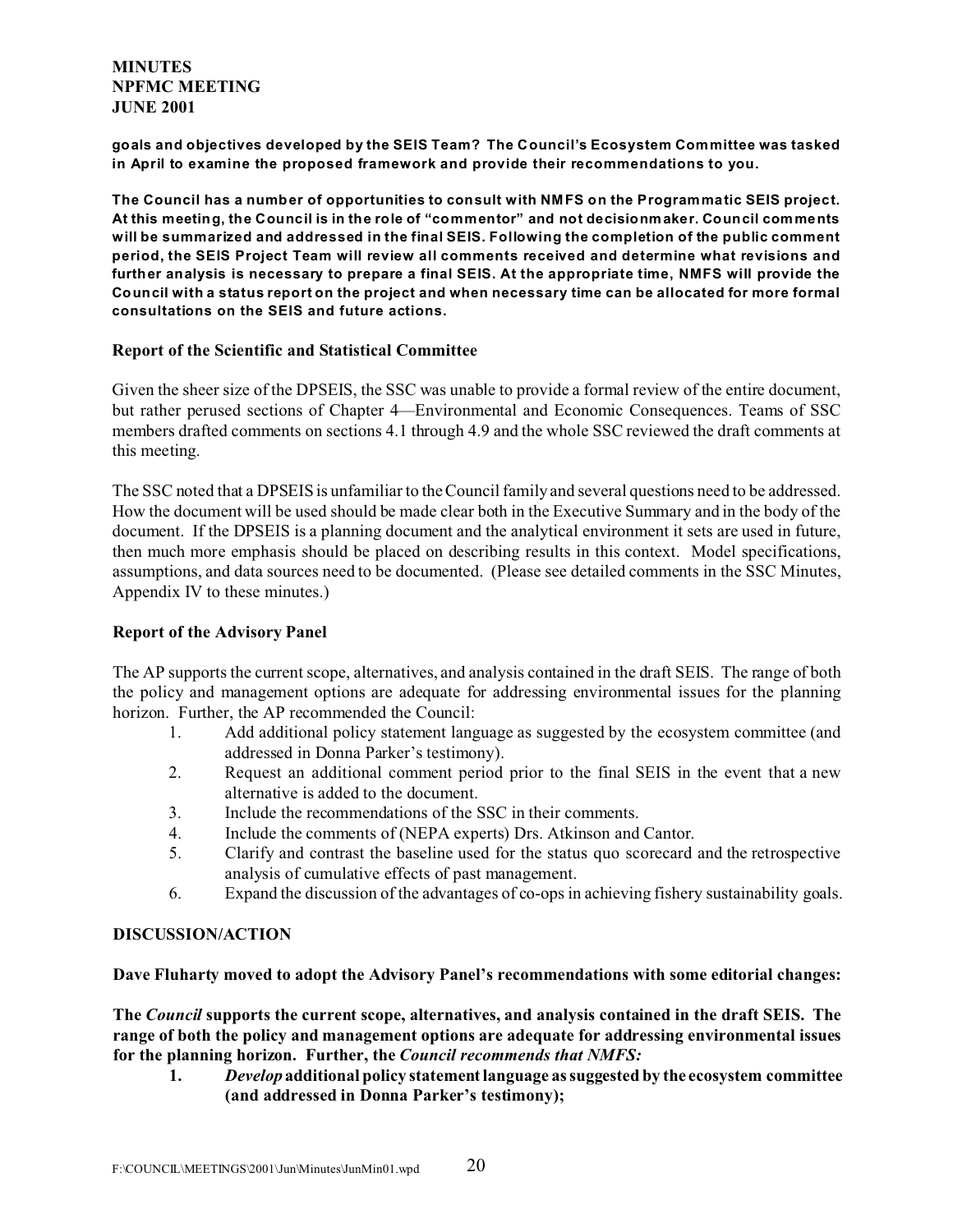- **2.** *Provide* **an additional comment period prior to the final SEIS in the event that a new alternative is added to the document;**
- **3.** *Take into account* **the recommendations of the SSC;**
- **4.** *Consider* **the comments of (NEPA experts) Drs. Atkinson and Cantor;**
- **5. Clarify and contrast the baseline used for the status quo scorecard and the retrospective analysis of cumulative effects of past management** *actions, and*
- **6. Expand the discussion of the advantages of coops in achieving fishery sustainability goals.**

The motion was seconded by Kevin Duffy.

**By friendly amendment, the opening paragraph was dropped from the motion and replaced with the statement, "The Council recommends that NMFS . . ."[followed by the 6 points], and the reference to Ms. Parker's testimony was replaced with a reference to all public comments received on this subject at this meeting.**

The motion carried without objection.

**Dennis Austin moved that the Council bring to the Secretary's attention the Council's role, as identified in the Magnuson-Stevens Act, is to identify a preferred alternative for the Groundfish Programmatic SEIS and forward that recommendation to the Secretary, as is done with other FMP amendments.** The motion was seconded and carried with Balsiger abstaining from the vote.

C-6 Community IFQ Purchase

## **ACTION REQUIRED**

**Review discussion paper and GOACC proposal and provide direction.**

## **BACKGROUND**

**In June 2000, the Council reviewed a discussion paper provided by the Gulf Coastal Communities Coalition (Coalition) to allow small, remote Gulf of Alaska communities to hold IPHC Area 2C, 3A, and 3B commercial halibut and Gulf of Alaska sablefish quota shares (QS) to be leased to community members. The Council made limited revisions to the problem statement and proposed options for analysis and approved the discussion paper for release to the public. Subsequently, no comments were received by Council staff. Note that the Council has not yet approved the draft problem statement or the proposed (revised) elements and options for analysis.**

**In February 2001, the Council requested that staff develop a discussion paper for review at the June meeting, using the original Coalition proposal for guidance. The discussion paper is intended to provide a basis from which to begin structuring a more focused set of options for analysis. Each of the major elements is outlined, with brief comments and/or suggestions where staff thought the options should be clarified or modified to ensure consistency with the current IFQ program and previous Council actions.** 

**The Coalition proposal is based on providing small, rural, fishing-dependent communities in the Gulf of Alaska the opportunity to purchase halibut and sablefish QS, for the purpose of retaining QS in communities for lease to and use by resident commercial fishermen. The goal is to provide for the sustained participation of these communities in the commercial halibut and sablefish fisheries and**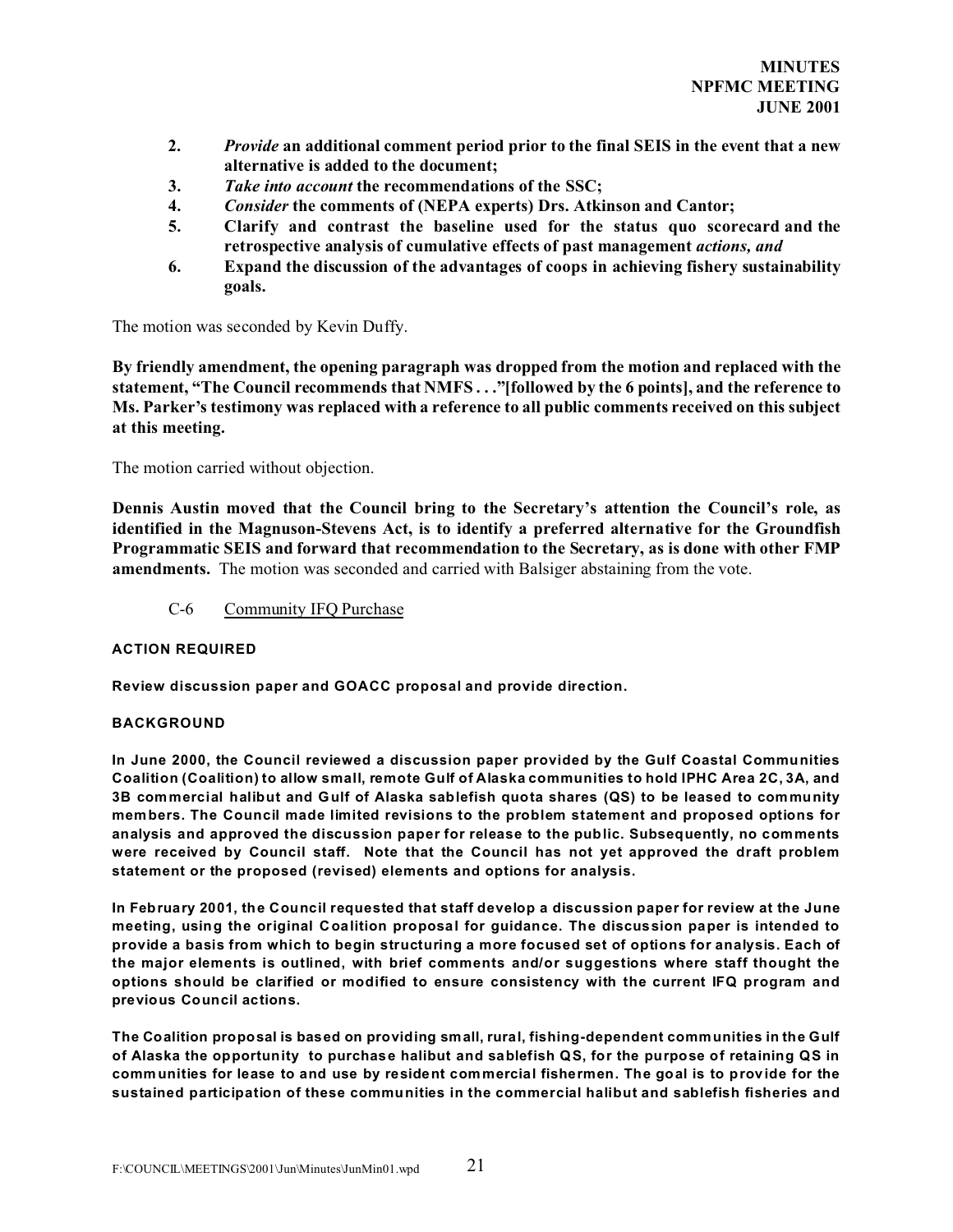**to minimize adverse economic impacts on these communities associated with the current IFQ program.**

**There is a range of approaches the Council could take in developing this action and tasking the proposal for analysis. This action would allow a defined set of Gulf communities in Areas 2C, 3A, and 3B to purchase commercial halibut and sablefish QS for use by community residents. Having recently approved a set-aside of 1% of the halibut charter QS for essentially the same set of Gulf communities in Area 2C and 3A, there is the possibility of combining the analyses of the two actions into one package. However, although the criteria proposed for comm unity eligibility is similar for the two actions, they do address distinctly different fisheries (charter halibut vs. commercial halibut and sablefish), and the community purchase proposal extends to Area 3B. Because of the differences in both the economic analyses necessary and the policy considerations associated with a set-aside versus a buy-in, the Council may prefer to address the actions in two distinct and separate analyses.** Note that the Council has not yet approved alternatives and options for a trailing amendment to **implement the community set-aside program.**

**The discussion paper was mailed to you on May 29 and is scheduled for review at this Council meeting. Attachment 1 to the discussion paper is the revised list of elements and options as restructured by staff. Attachment 2 is a draft list of the proposed eligible communities using the Coalition's preferred eligibility criteria. The Executive Summary from the discussion paper, along with Attachments 1 and 2 are attached to this memo. The original Coalition discussion paper was also provided in the mailing for reference purposes. Upon review, the Council may decide whether to task staff with a formal analysis.** 

**Neither the Advisory Panel nor the Scientific and Statistical Committee addressed this agenda item.**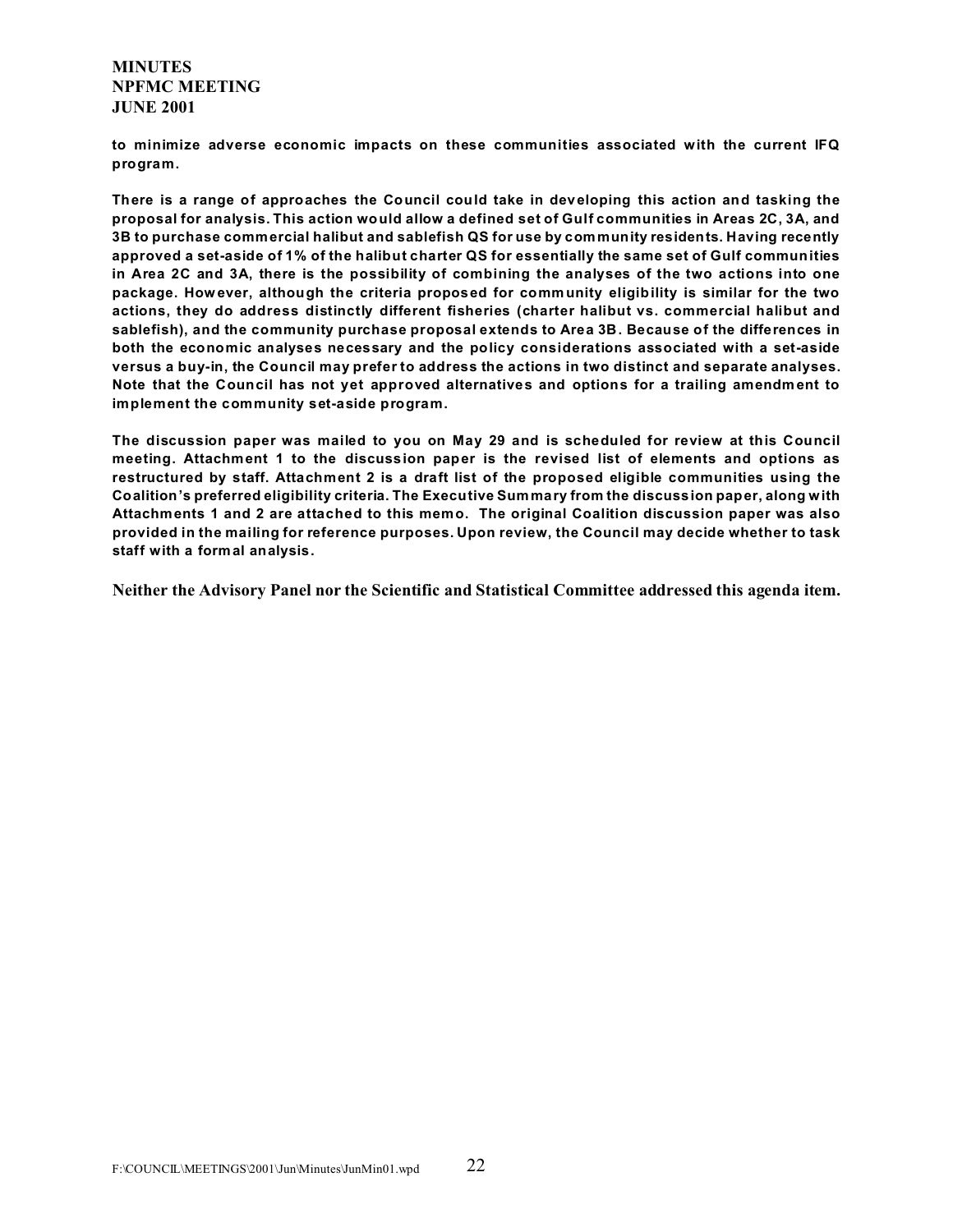## **DISCUSSION/ACTION**

**Kevin O'Leary moved to task analysis of the community purchase of halibut and sablefish IFQs, using the elements and options listed in the staff discussion paper (as edited by written comments from Duncan Fields, GOACC dated June 11, 2001), with an initial analysis by December, if possible, and final action in February.** The motion was seconded by Robin Samuelsen.

**Linda Behnken moved to add the following to the draft problem statement:**

# **The Council seeks to provide for this sustained participation without undermining the goals of the halibut and sablefish IFQ program or precluding entry-level opportunities for fishermen residing in other fishery-dependent communities.**

The motion was accepted as friendly by the maker of the motion.

**Referring to Mr. Fields' hand-out, Linda Behnken moved, under "Vessel Size Restrictions," to add an option of "A Category only."** This was accepted as a friendly amendment for the purpose of analysis.

# **Linda Behnken moved, with regard to "Sale Criteria," that the following options be included: (1) allowed to sell QS without restriction; (2) allowed to sell QS only after holding it for three years; and (3) allowed to sell QS only to other communities.**

The motion was accepted as a friendly amendment for purposes of analysis.

Kevin Duffy pointed out that under the Code of Conduct area, the analysis needs to address administering and monitoring any program, both at the federal and state levels.

# **Robin Samuelsen moved, under the Sunset Provisions, to add a suboption for review of the program after 3 years; with a 5-year drop through. The motion was accepted as friendly.**

The motion, as amended, carried without objection. Assigning a priority to the analysis was deferred to the Council's discussion on Staff Tasking.

# C-7 Community Development Quotas

## **ACTION REQUIRED**

**Receive committee report.** 

## **BACKGROUND**

**The Council formed the CDQ Policy Committee in December 2000 with the following guidance, as stated in the December 2000 newsletter:** 

*The Council will appoint a CDQ Policy Committee to address issues related to Com munity Development Quota oversight responsibilities of the State and NMFS. The new committee will provide policy recommendations to the Council on changes that may be needed to regulations governing the role of NMFS and the State in program oversight, the CDQ allocation process, and the administration of the CDQ Program.*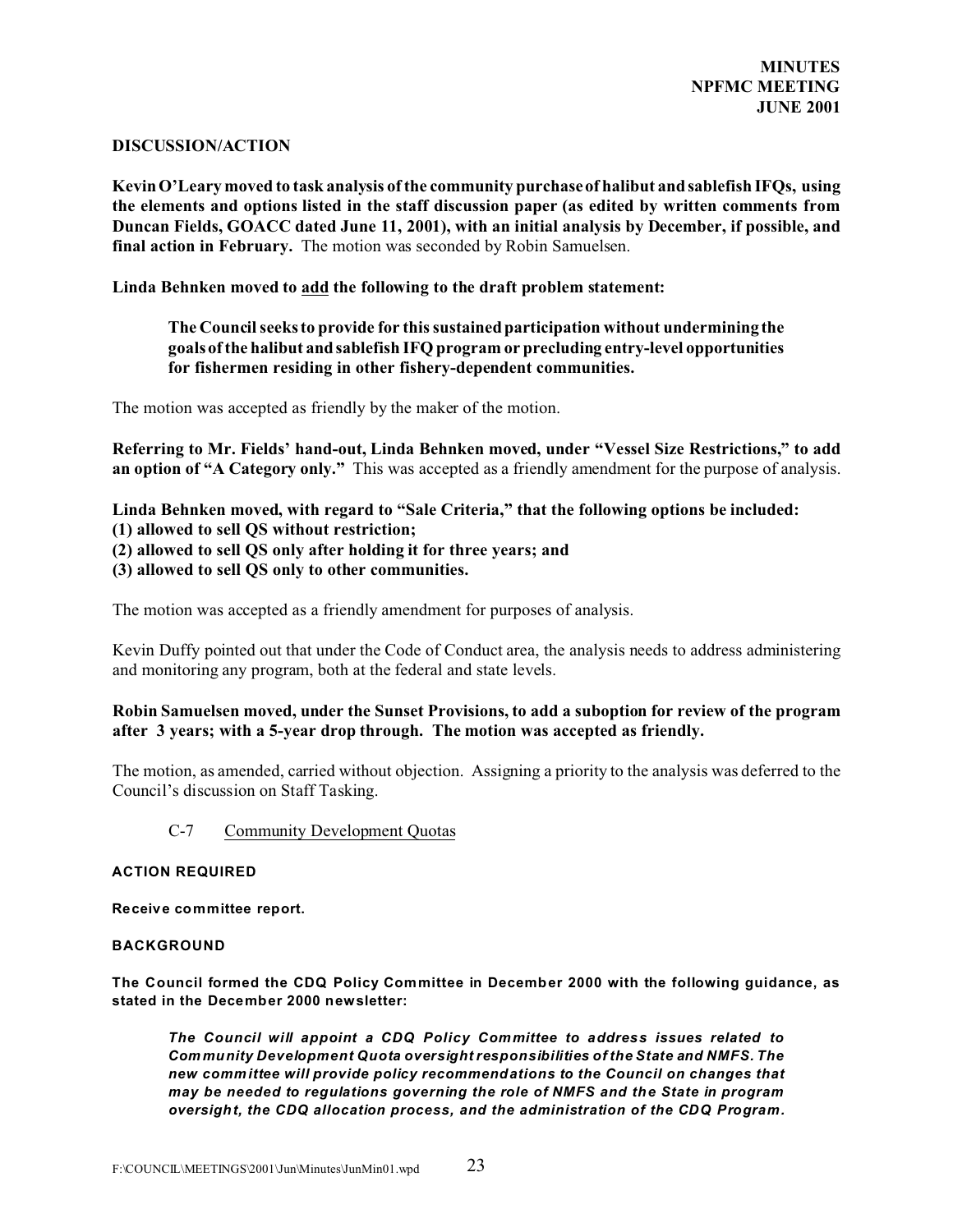*The committee also will address the on-going analysis of the State's proposed revisions to the CDQ administrative regulations which would determine whether oversight extends to the financial decisions of businesses owned by the CDQ groups. The comm ittee is expected to report to the Council by June 2001.*

**The committee met for the first time on April 26 - 27, and identified nine issues and several alternatives and options under each issue, for further discussion at the next meeting. The committee met again on May 24 - 25, and used this list of issues as a framework document by which to make specific recommendations to the Council on the committee's preferred course of action. The list of issues and alternatives that the committee recommends be analyzed is included as an attachment to the final CDQ Policy Committee report, which is provided as Agenda C-7(a). While the framework document lists several potential alternatives for analysis under each issue, the committee report identifies the committee's recommended preference among the alternatives, if general consensus could be reached. Where the committee did not reach consensus, a vote was taken and the majority/minority opinions are noted in the report.** 

**The report encompasses the minutes of the May committee meeting, as well as the final committee recommendations to the Council. The report lists each of the nine issues as identified and addressed by the committee. The committee recommendation is listed first under each issue, and the relevant committee discussion, motion, and final vote follow the recommendation.** 

**The Council is scheduled to receive the committee's report at this meeting. No action is necessary. Upon review, the Council may decide whether to task staff with a formal analysis. Should the Council choose to initiate an analysis of changes to the CDQ program , the document containing the complete list of issues and alternatives recommended by the committee for analysis is provided as Attachment 1 to the committee report. A separate list of fishery management issues, prepared by NMFS and discussed by the committee, is included as Attachment 2 to the report. The committee did not take any action regarding the fishery management alternatives. The minutes from the April committee meeting are also included as Agenda C-7(b) for reference purposes.** 

**Neither the Advisory Panel nor the Scientific and Statistical Committee addressed this agenda issue.**

# **DISCUSSION/ACTION**

**Linda Behnken moved to initiate analysis of the proposed changes to the CDQ program presented by the CDQ Policy Committee, plus the additional issues identified by NMFS in their June 1st, 2001 letter, and two additional criteria under Issue 4 of the Committee recommendations: (8) Proximity to the resource; and (9) the result to which the CDP will result in a sustainable economy based upon the fishing industry.** The motion was seconded by Kevin O'Leary.

**John Bundy moved to include the following issues proposed by the Coastal Villages Region Fund:**

- C **Analyze a suboption to the "Bright New World" proposal of an exemption from oversight for fishing companies, which are owned in part by a CDQ group for investments in the fishing industry.**
- For the acceptable level of non-fisheries related investment, analyze the following:
	- **1. For non-fisheries related economic development projects, the limit would be 20% of pollock royalties or \$1,000,000 per year, whichever is less.**
	- **2. CDQ groups could institute community grant programs at up to \$200,000 per group per year.**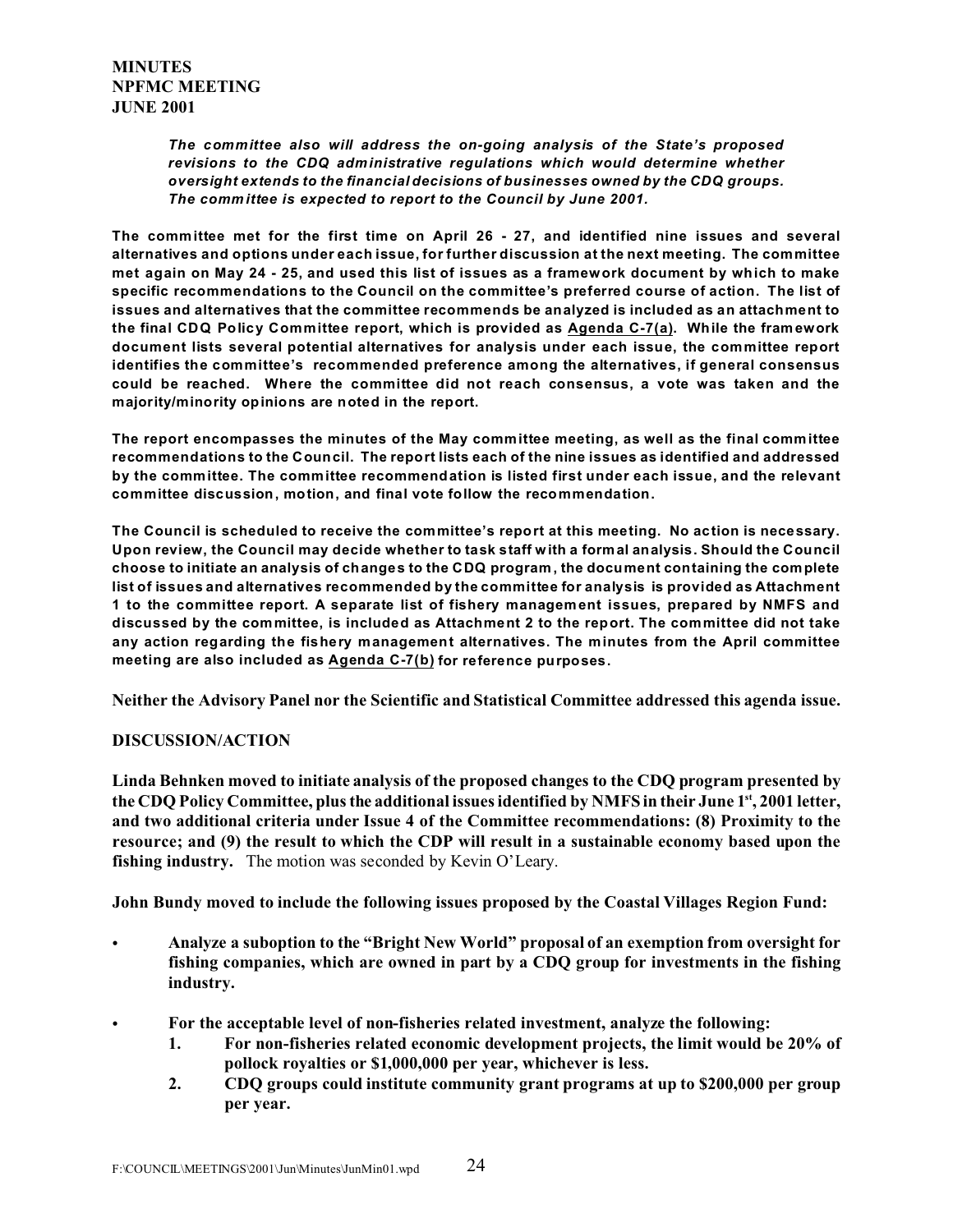The motion was seconded by Bob Penney and failed, 6 to 5, with Austin, Balsiger, Bundy, Fluharty and Penney voting in favor.

Mr. Duffy offered an amendment to the main motion to retain the CDQ Policy Committee for purposes of advising the Council as it proceeds through this analysis. Ms. Behnken accepted this as a friendly amendment.

The main motion carried, 10 to 1, with Mace voting against.

**Robin Samuelsen moved to request NMFS to request an emergency rule changing the percentage contribution of arrowtooth flounder CDQ reserve to the CDQ non-specific reserve from 15% to 50% for the year 2001.** The motion was seconded by John Bundy. Mr. Samuelsen advised that this is necessary because the pollock TAC went up and that this will allow a reasonable non-specific reserve to allow reasonable CDQ fisheries. This motion would not affect any other fishery. The motion carried , 10 to 1, with Balsiger voting no (emergency rule).

## C-8 Gulf of Alaska Groundfish Rationalization

## **ACTION REQUIRED**

#### **Receive committee report.**

#### **BACKGROUND**

**The GOA Rationalization Committee met on May 15-16, 2001 for its third meeting to develop recommendations to rationalize the GOA groundfish fisheries. The committee has developed three problem statements for Council consideration. In April, the Council adopted a problem statement to rationalize the GOA groundfish fisheries (Item C-8(a)). At its May meeting, the committee revised its two other problem statements: (1) to eliminate latent licenses; and (2) effects of parallel State water fisheries on rationalizing Federal fisheries.** 

**The minutes of its meeting are attached (Item C-8(b)). An analytical straw man was revised for Council review upon recommendation of the committee and is attached to the minutes. In summary, the committee did not achieve a consensus position on how to rationalize the GOA groundfish fisheries; however, it identified the following priorities:** 

- **1. Request tables of elements and options for GOA Pacific cod, pollock, rockfish, and flatfish fisheries to prepare an analysis as a first step to eliminate latent licenses.**
- **2. The committee discussed but did not reach consensus on:**
	- **-- Tools to allow co-ops to occur:**
	- **a. gear allocations for each fishery**
	- **b. PSC and bycatch allocations for each fishery**
	- **c. sideboards between GOA and BSAI**
		- **More applicable to the at-sea fleet, rather than catcher vessel issue (but could be if GOA is rationalized)**
			- **State water fisheries**
	- **-- The committee encourages the Council to provide further guidance on future development of the W/C/WY rockfish strawman as an example of a "simple" fishery.**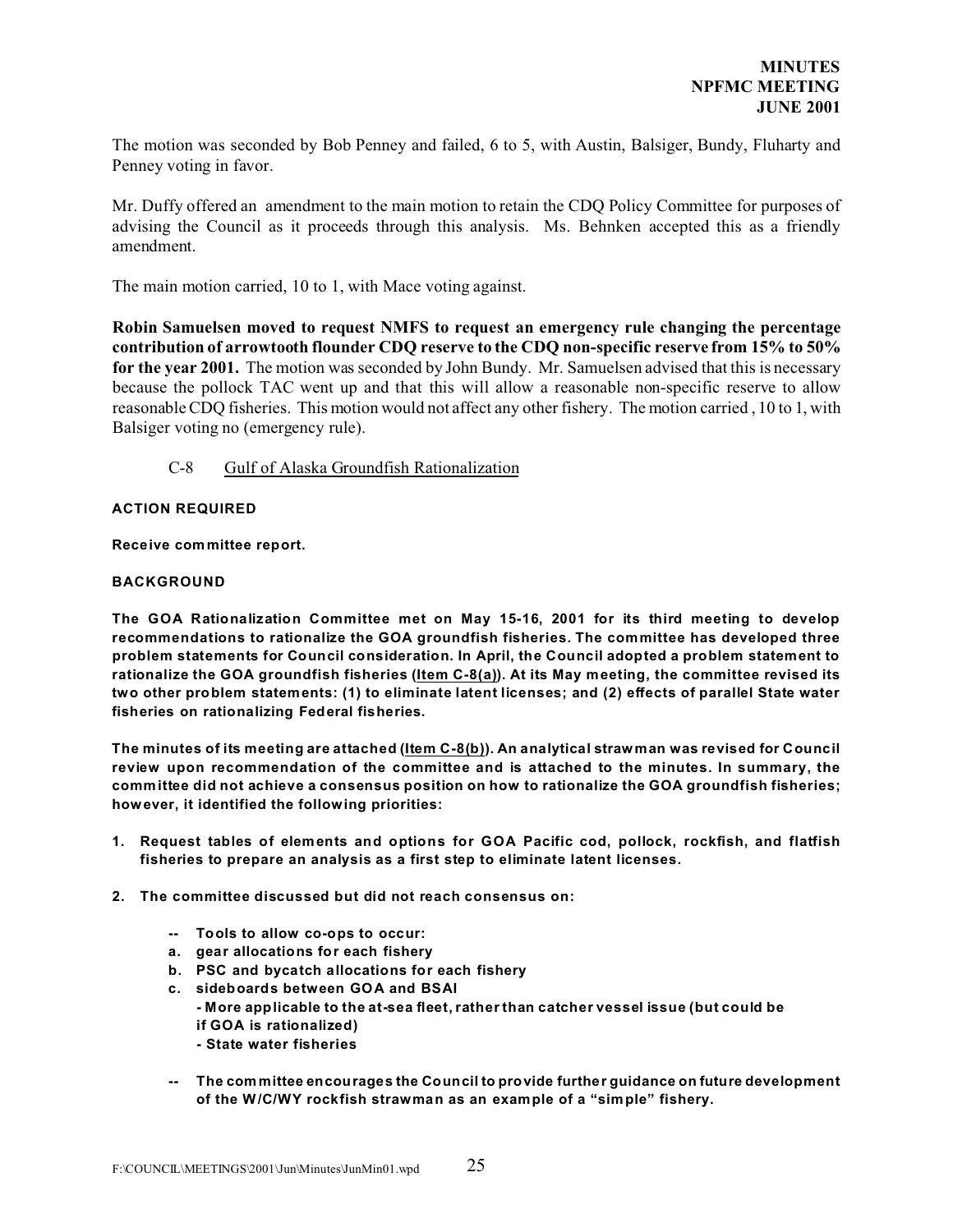- **-- Individual vessel level decisions as delineated by NMFS staff in its email (summarized in minutes).**
- **3. State parallel fishery problem statement is overriding but does not need immediate steps to be taken.**

## **The Scientific and Statistical Committee did not address this agenda item.**

## **Report of the Advisory Panel**

The AP recommended that the Council remove Southeast Outside groundfish fisheries from the rationalization program, but consider them under sideboard issues.

Additionally, the AP recommended the Council reconvene the GOA rationalization committee to review the proposal entitled "Preliminary Draft: GOA P Cod Rationalization Program" submitted by the AP, as well as the other proposals brought forward by the committee.

# **DISCUSSION/ACTION**

Kevin Duffy moved to adopt the following Draft Vision Statement for GOA Fisheries and request staff to develop a scoping paper on the draft groundfish rationalization proposal for Pacific cod and pollock submitted by industry and the IFQ elements and options for Pacific cod adopted by the Advisory Panel.

#### **DRAFT Vision Statement for Rationalization of GOA Fisheries**

**Ongoing Council discussions of fishery rationalization are addressing ways to improve fishery management by providing tools to transition from current fishing practices into a more sustainable and efficient future. Various types of systems are being examined. Some are based on quota shares and some would be based on a cooperative (co-op) structure. Other systems may also be feasible and deserving of consideration.**

**Conservation is the number one priority in sustainable fishery management. Achieving economic efficiency in the harvest of our fishery resources is important, and it may be balanced with the needs to conserve stocks, reduce bycatch, minimize habitat impacts, and achieve fuller utilization of harvested resources.**

**The economics of fishery dependent communities should also be protected and allowed to grow as new opportunities in fisheries come about. This will require maintaining a diverse fleet and balancing the interests of various segments of the industry. Again, a variety of tools for achieving these objectives are worthy of consideration.**

**Any strategy for transition to more sustainable and efficient fisheries must contain explicit mechanisms to:**

- **• Provide measurable reductions in bycatch on a fishery-by-fishery basis;**
- **• Provide measurable reductions in habitat impacts, including provisions to allow transitions to lower impact gear types;**
- **• Improve safety;**
- **• Any rationalization plan needs to include harvesters, processors, and communities and measures to protect their interests;**
- **• Maintain owner-operated fleet by Alaskans or increase level of participation in fisheries by active quota shareholders;**
- **• Ensure an entry level accessible to residents of coastal communities;**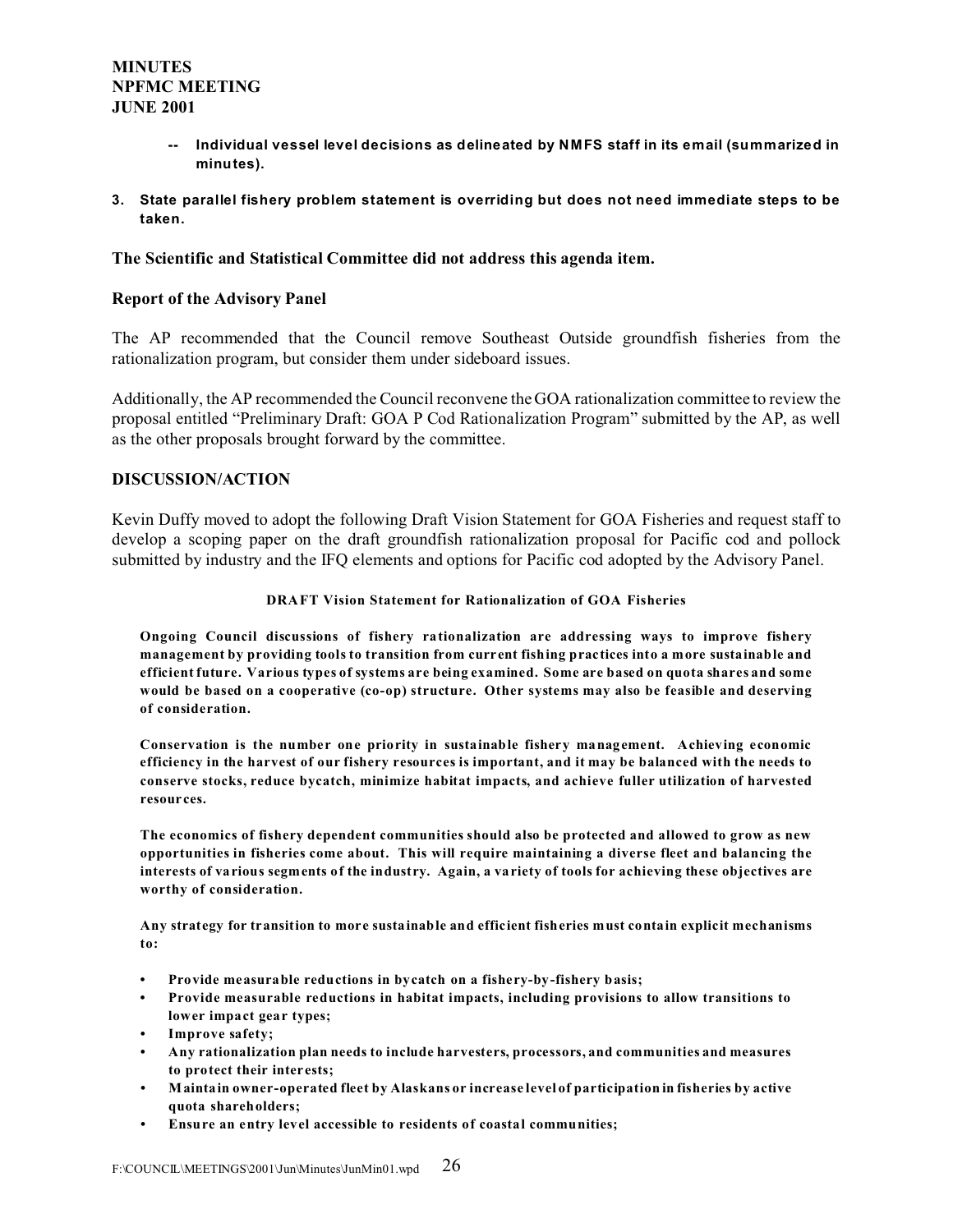- **• Effectively control excessive consolidation and vertical integration;**
- **• Recognize the contributions by skippers and crew, and include mechanisms to promote and maintain a high level of professionalism in the fleet;**
- **• Maintain a diverse, independent fleet and arms-length price negotiations between harvesters and processors;**
- **• M inimize disruption to the processing sector and address overcapitalization, and consider the possibilities of balanced allocations;**
- **• Protect communities' historic reliance on crab and groundfish processing through regionalization requirements for processing or other means;**
- **• Incorporate vessel buyback provisions where needed to address overcapitalization; and**
- **• Provide a funding mechanism to adequately support management and enforcement requirements of these fisheries.**

**Finally, the success of any rationalization program in achieving these goals must be periodically evaluated with the ability to modify use privileges, reassign shares, or make other adjustments as necessary to achieve these objectives.**

The motion was seconded by Linda Behnken. The scoping paper would be prepared in time for the December meeting at the earliest, and February if that is a more realistic time line for tasking. Mr. Duffy stressed that his office will assist in developing the paper. If there are any issues to be clarified, staff may request Council input in October.

**Linda Behnken moved to amend to include a discussion of mechanisms for owner-on-board provisions as proposed under crab rationalization and in the Advisory Panel minutes.** This was accepted as a friendly amendment.

The motion carried without objection.

**Linda Behnken moved to approve the recommendation of the Advisory Panel to drop the Southeast Outside area from any GOA rationalization program, but to include them in any sideboard issues.** The motion was seconded by Bob Penney and carried without objection.

## C-9 Magnuson-Stevens Act Reauthorization

This was an information-only agenda issue. The Acting Executive Director briefed the Council on the issues discussed at the recent Chairmen's meeting and the recommendations from that meeting. Because of a lack of time, the Council did not discuss this issue in detail or take any action.

## **D. FISHERY MANAGEMENT PLANS**

# D-1 Staff Tasking

The Council was provided with an updated summary of current staff tasking, along with potential new projects, re-ordered to reflect Council priorities from the April meeting. The Council also received an updated and revised list of Council Committees for further discussion at this meeting.

## **Neither the Advisory Panel nor the Scientific and Statistical Committee addressed this agenda item.**

## **Committees**

The Council reviewed the current committees and membership and made the following revisions: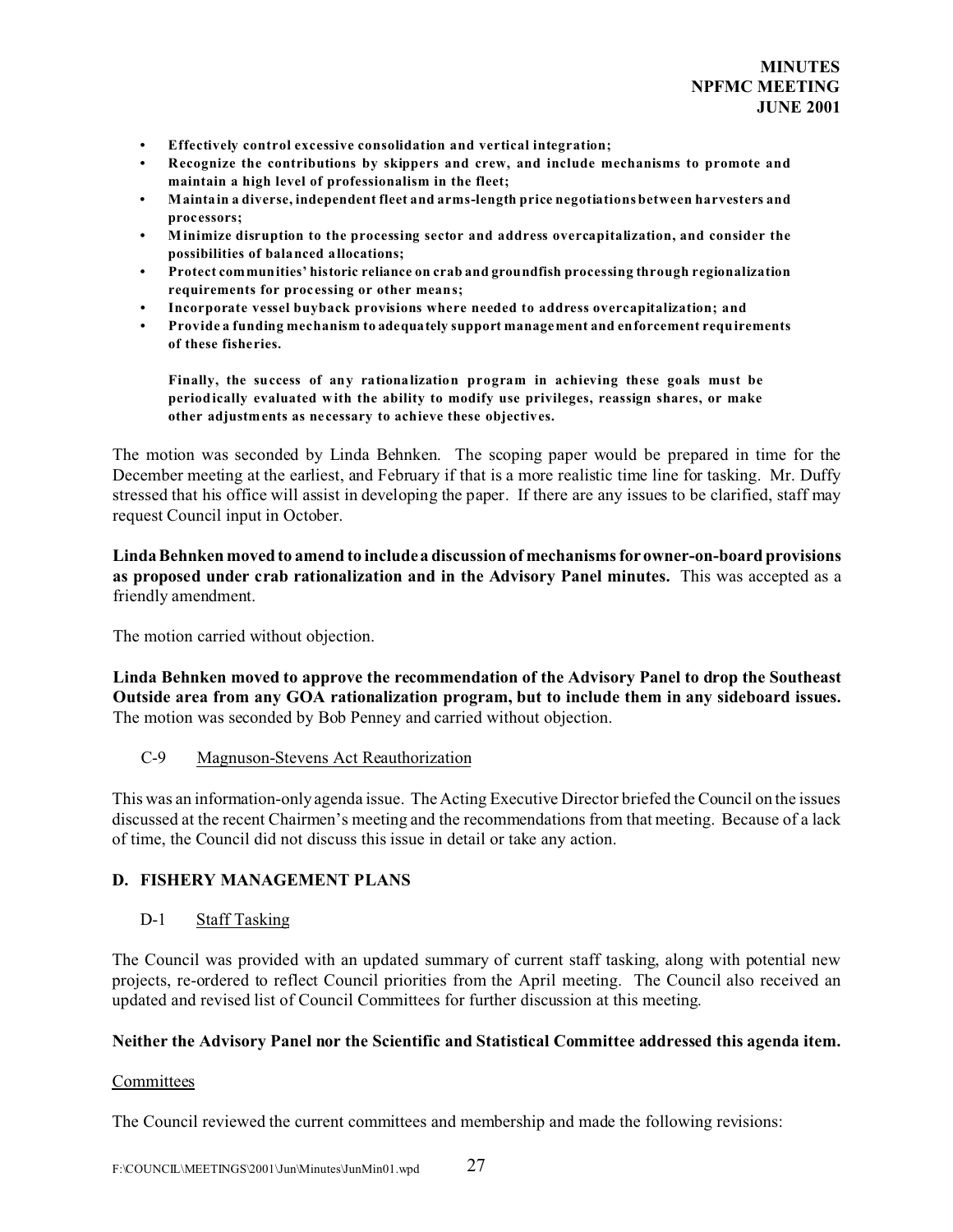*BSAI Crab Rationalization Committee:* Will meet one more time to review the draft analysis and provide recommendations to the Council.

*CDQ Implementation Committee:* Terminated. NMFS is encouraged to work with State and CDQ representatives when technical matters arise, and consult with the Council when necessary.

*CDQ Policy Committee:* Meet at least one more time, more if necessary to address the issues.

*Ecosystem Committee:* Continue, with possibility of additional members. Call for nominations in newsletter.

*Enforcement Committee:* Terminated on advice of the Committee Chair, Capt. O'Shea. Committee can be reconstituted and reconvened if the need arises.

*Gulf of Alaska Rationalization Committee:* Tasked to meet again to review scoping paper when available.

*Socioeconomic Committee:* On hold until Council comes forward with a specific proposal for them to review; committee will be reconstituted at that time.

*IFQ Implementation Committee:* Combine with Cost Recovery Committee; Chair will review membership.

*MSFCMA Reauthorization Committee:* Chair will appoint additional members.

*U.S.-Russia International Committee:* Chair will add new members.

Committees not mentioned will remain as currently constructed.

## Tasking

The Council discussed priorities for actions taken at this meeting as well as previous actions not yet tasked.

**With regard to the changes to halibut subsistence regulations approved under agenda item B-5, Robin Samuelsen moved to request that staff bring the analysis back to the Council for final action in December.** The motion was seconded by Linda Behnken and carried without objection.

**With regard to the CDQ regulatory amendments, Robin Samuelsen moved to request staff to prepare an analysis for initial review in October and final review in December.** The motion was seconded by Kevin Duffy. Sue Salveson pointed out that this is a significant action and initial review in October may be optimistic. She suggested initial review in December with final action in February. This was accepted as a friendly amendment to the motion. Kevin Duffy said he would request analytical help from the State Department of Commerce. The motion carried, 10 to 1, with Mace voting against.

**Linda Behnken moved the following: (1) to hold the BSAI cod pot gear split amendment (BSAI Amendment 68) until December, or until other related outstanding issues are resolved; (2) do not assign staff to the shortraker rougheye retention issue until the Council has more guidance from General Counsel; and (3) add a paragraph in the draft Report to Congress on AFA outlining the Pacific cod sideboard issue brought forward by Mr. Pritchett, the concerns expressed, and the inability of the Council to solve it to date.** The motion was seconded by Bob Penney and carried without objection.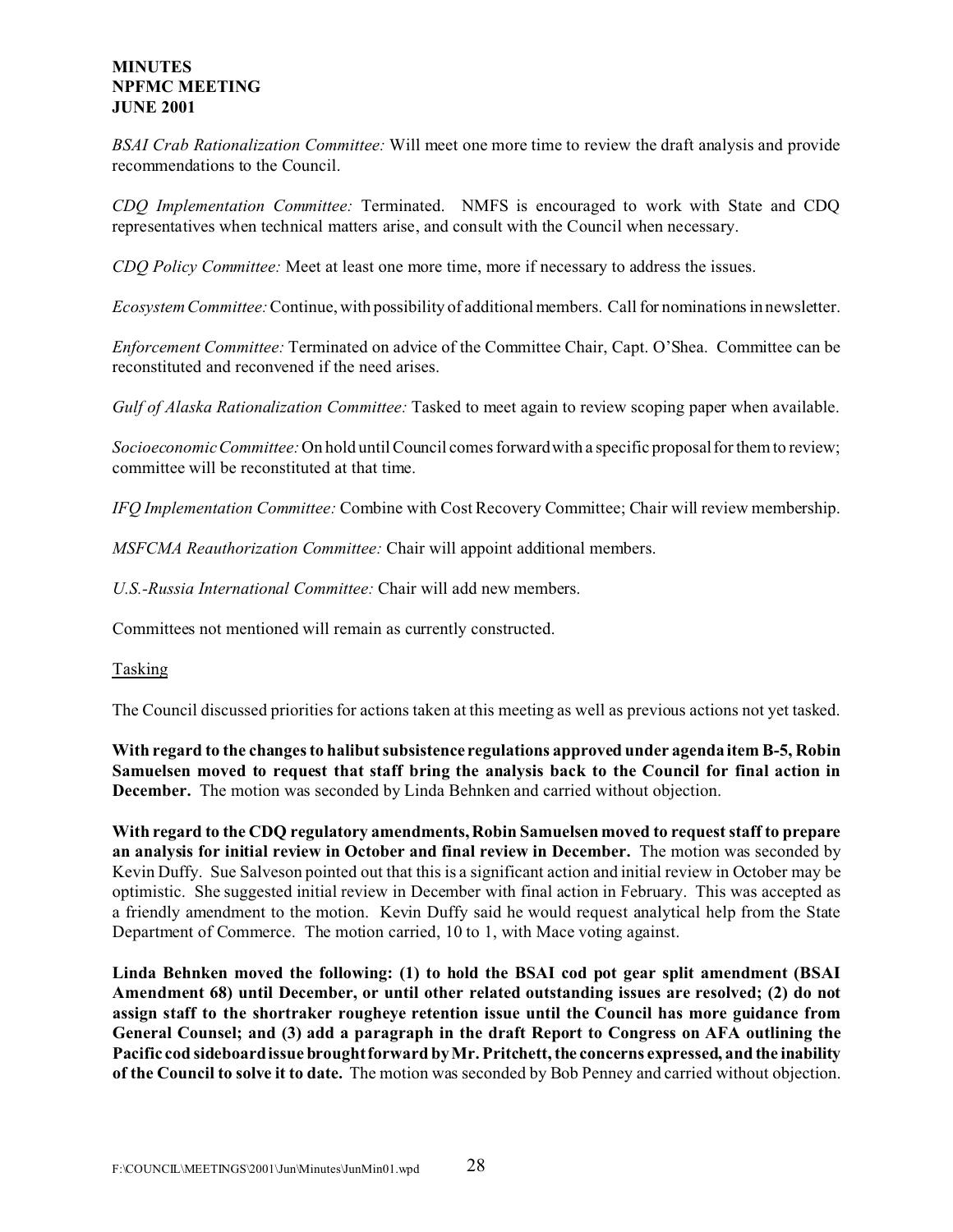The Council discussed the ability to contract out various tasks at this time. Staff advised that while the Council does have some AFA funds that are available for contracting, finding contractors with experience in the Alaska groundfish fisheries is a problem right now, with most tied up with SEIS, EFH, and other AFA issues. Considerable Council staff time would be required if a contractor without current knowledge of the fisheries were used.

**Linda Behnken moved to send a letter to the Digital Observer Project manager expressing Council interest in the project and further results. The Observer Oversight Committee should be informed of the progress and assist the Council in determining future action.** The motion was seconded by David Fluharty and carried without objection.

**Linda Behnken moved to send a letter to the Secretary of Commerce informing him of where the Council is in the BSAI crab rationalization process and assure him that it is a high priority issue for the Council. Additionally, advise that it is the Council's sense that this issue needs to remain in the public and open Council process. The letter should also express support for the vessel buyback program as an important component of the crab rationalization process.** The motion was seconded by Robin Samuelsen and carried without objection. Copies of the letter should be sent to the governors of the States of Alaska, Washington, and Oregon.

Sue Salveson suggested that perhaps there would be a way to combine three issues for contracting: (1) the Groundfish Forum proposal for recency for Pacific cod catcher processors; (2) the trawl cod LLP recency criteria; and, to some extent (3) address the Pritchett proposal (Pacific cod sideboards). Chris Oliver responded that although they could be dealt with in one package, they are three distinct actions, so essentially it would be an omnibus package.

# **Linda Behnken moved the following priorities for outside contracting, if possible:**

# **1 st: IR/IU; 2nd: Pritchett proposal; 3rd: BSAI Pacific cod trawl LLP recency**

The motion was seconded by Dave Fluharty and carried without objection. Ms. Behnken stressed that the IR/IU issue is time sensitive and needs highest priority to have it implemented as soon as possible.

**Linda Behnken recommended, and the Council concurred, not to issue a call for IFQ or groundfish amendment proposals this year.**

**With regard to the IFQ amendment proposals approved for analysis last year, but not yet tasked, Linda Behnken moved the following problem statement:**

**The halibut/sablefish vessel size classes and block plan were designed to maintain a diverse, owner-operated fleet and provide an entry-level to the IFQ fisheries. Large quota increases, and other factors unique to the 3B/4A areas, suggest that these provisions should be reviewed to determine if changes are needed to ensure program goals are met.**

**When staff time becomes available, the Council will initiate analysis of alternatives forwarded by IFQ committee and AP relative to this issue.**

The motion was seconded by Robin Samuelsen and carried without objection.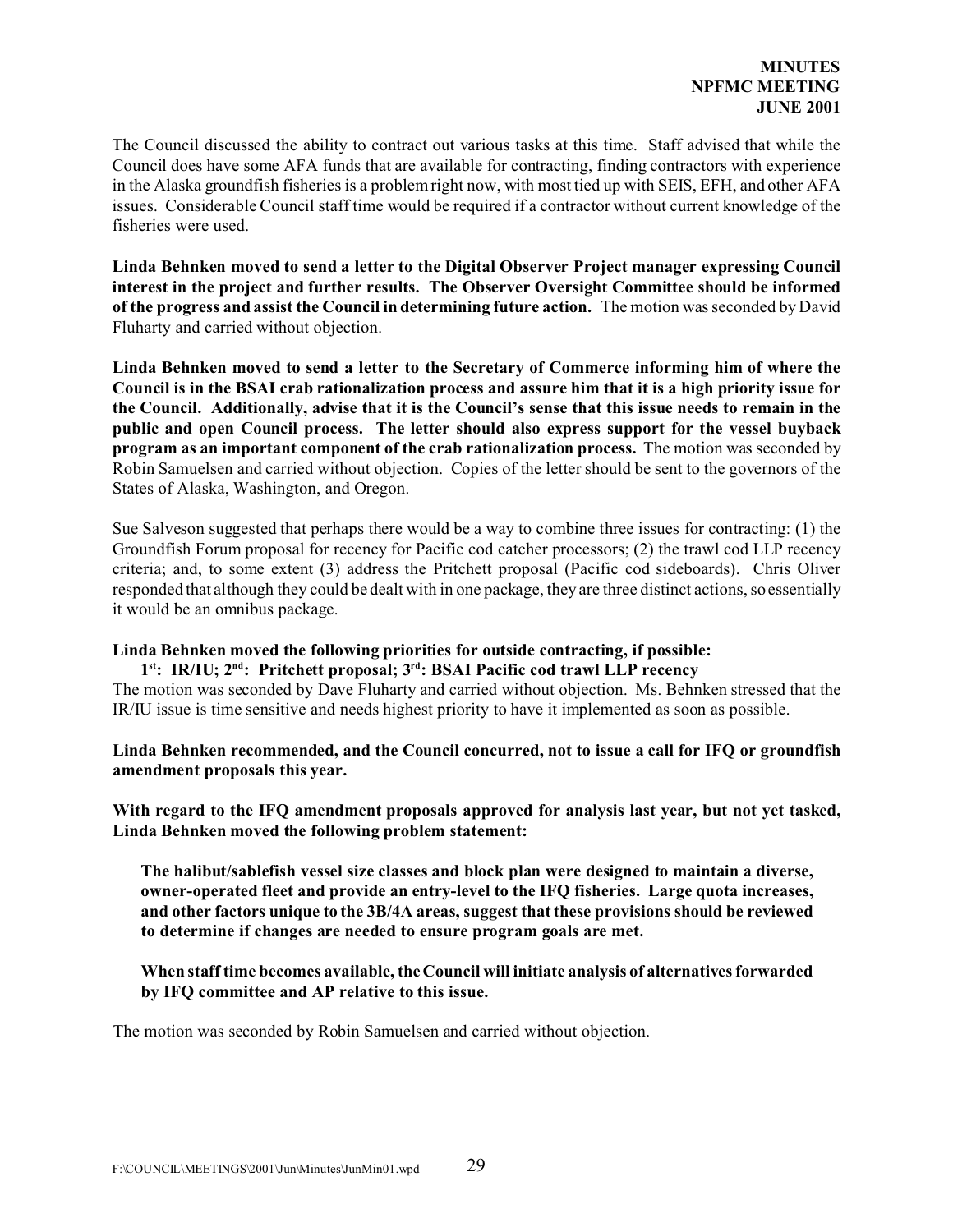## Reports and Agenda Changes

The Council discussed ways of streamlining the standard reports scheduled at the beginning of the meeting. It was suggested that the standard reports from NMFS, ADF&G, and Enforcement be provided in written form at the beginning of the meeting, but the presentations be scheduled toward the end of the meeting. Any issue in the reports that may be relevant to another agenda item and require action would be reported on during staff reports on that agenda issue.

Additionally, the current status of staff tasking will be provided in the Executive Director's report so the Council will have an idea of staff availability for new tasking at the beginning of each meeting.

The Chairman and Executive Director will work with these changes for the October meeting.

## October Meeting Agenda

Kevin Duffy notified Council members that at the October Council meeting he would make a motion to rescind the Council's action on the halibut charter IFQ program.

# **E. ADJOURNMENT**

Linda Behnken, Kevin O'Leary, and Vince O'Shea were thanked and acknowledged for their contributions to the Council. There being no further business or comments, the Chairman adjourned the meeting at approximately 4:30 p.m. on Monday, June 11, 2001.